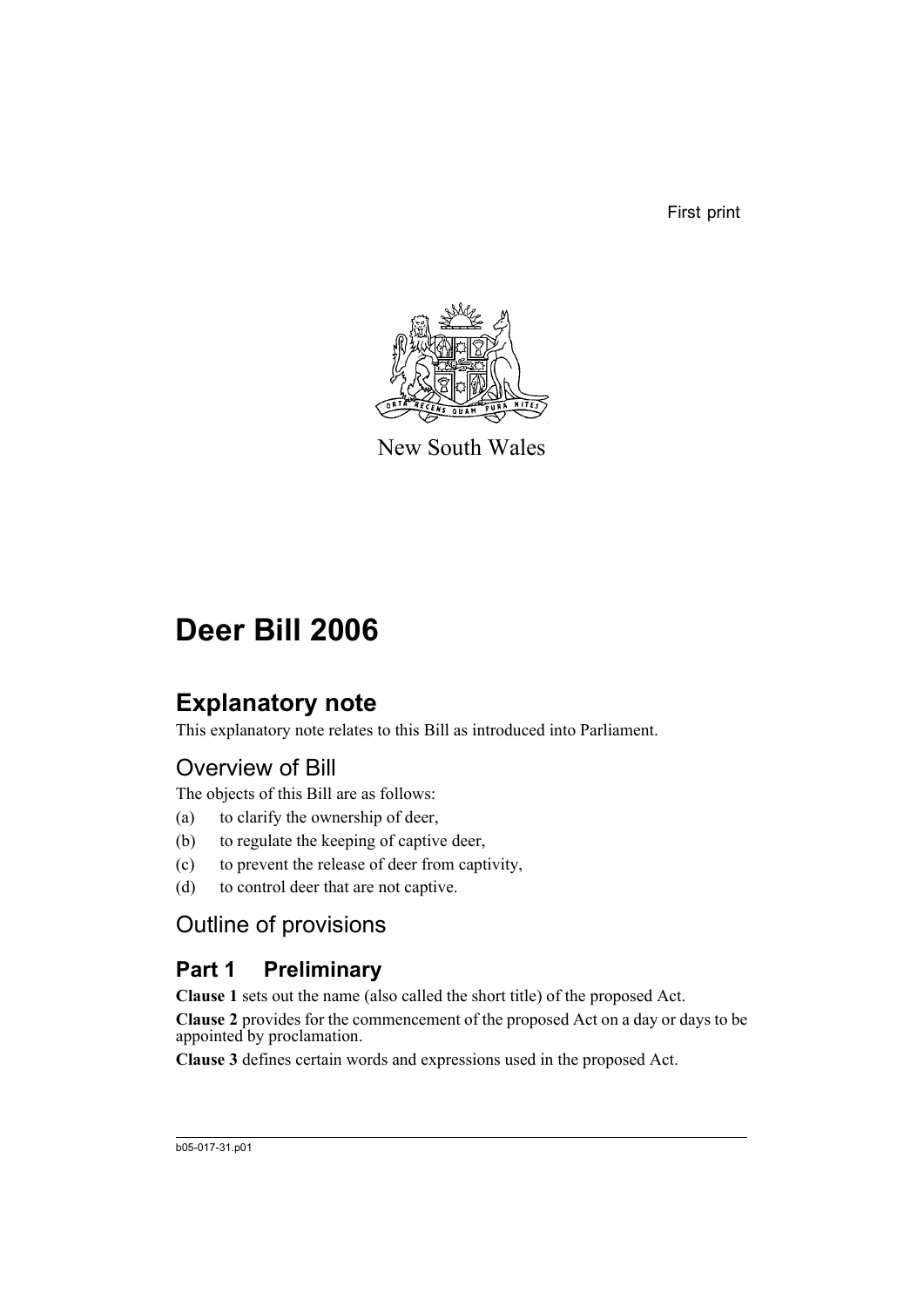Explanatory note

**Clause 4** provides that a deer that is held in captivity may be bought, sold or otherwise dealt with or disposed of. If a deer ceases to be held in captivity, all property in the deer is immediately extinguished. If a person who captures a deer that is not held in captivity, the person becomes the owner of the deer.

**Clause 5** permits the regulations to specify the requirements for holding deer in captivity and creates an offence of causing or permitting a deer to be held in captivity in contravention of the regulations (maximum penalty \$5,500 for an individual and \$11,000 for a corporation).

**Clause 6** creates an offence of causing or permitting the release of a deer from captivity (maximum penalty \$5,500 for an individual and \$11,000 for a corporation).

**Clause 7** provides that the proposed Act does not affect the operation of certain Acts.

## **Part 2 Deer control orders**

**Clause 8** permits the Director-General of the Department of Primary Industries (the *Director-General*) to make a deer control order requiring that deer on specified land (other than captive deer) be eradicated or otherwise controlled by the occupier of the land. Any such order may also require that the occupier of the land notify the Director-General of the presence of deer on the land.

**Clause 9** requires the Director-General to consult with a number of bodies in relation to the making of a deer control order.

**Clause 10** creates an offence (maximum penalty \$5,500 for an individual and \$11,000 for a corporation) if an occupier of land (other than a public authority) to which a deer control order applies fails to comply with the order.

**Clause 11** provides for when a deer control order takes effect.

**Clause 12** provides for notification of the making of a deer control order.

## **Part 3 Compliance directions**

**Clause 13** permits an authorised officer to give a compliance direction to a person (other than a public authority) who holds deer in captivity for the purpose of ensuring that the person complies with the proposed Act and the regulations made under the proposed Act. An authorised officer may also give a compliance direction to an occupier of land (other than a public authority) to which a deer control order applies for the purpose of ensuring that the person complies with the order. A person who fails to comply with a compliance direction is guilty of an offence (maximum penalty \$4,400 for an individual and \$8,800 for a corporation).

**Clause 14** provides that the person to whom a compliance direction is given is liable for any costs incurred in complying with the direction whether compliance is through the actions of that person, an authorised officer or a person engaged by an authorised officer.

**Clause 15** requires that a compliance direction be in writing and makes provision for the ways in which a compliance direction may be given.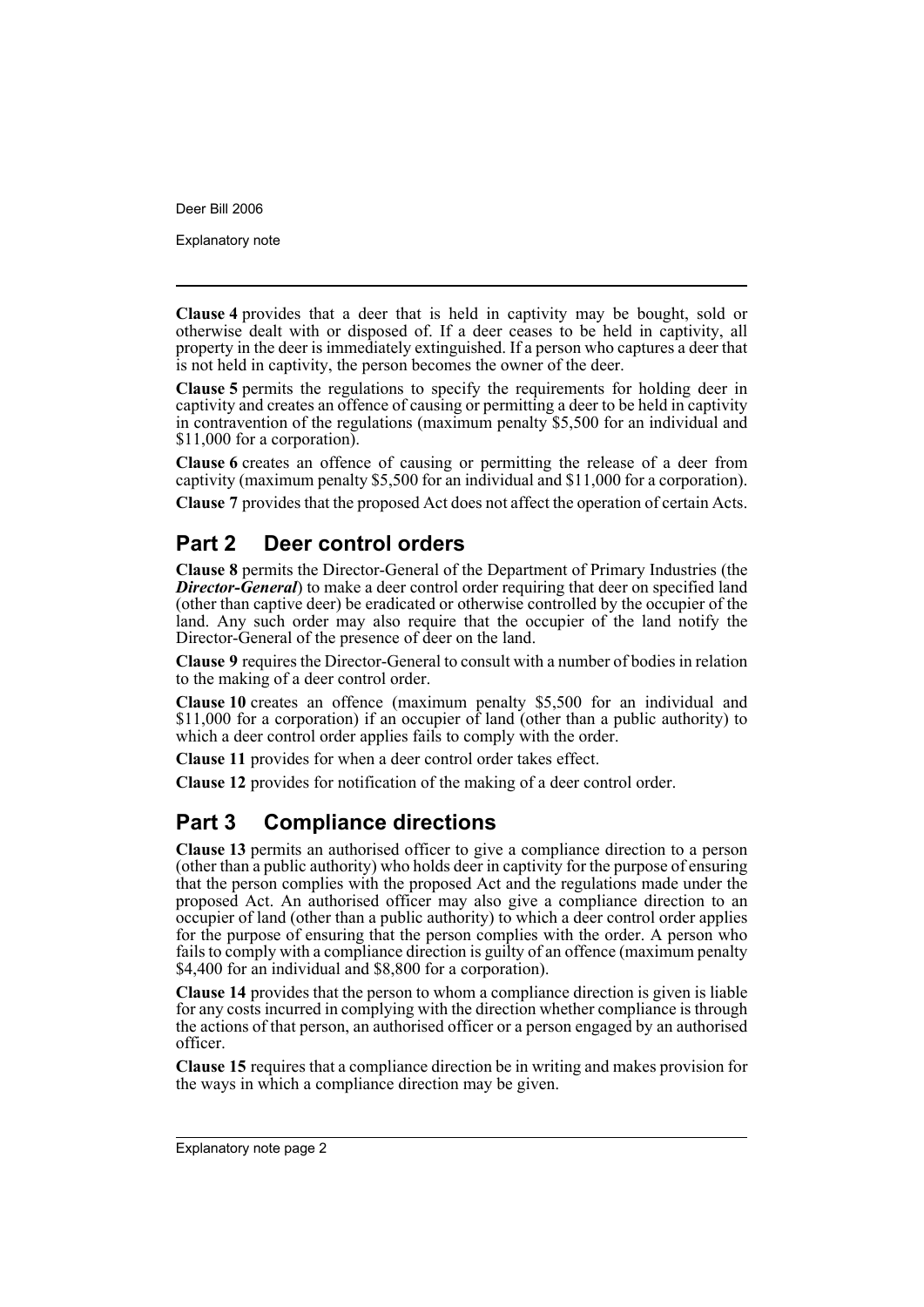Explanatory note

**Clause 16** provides for a review by the Administrative Decisions Tribunal of a decision of an authorised officer to give, amend or revoke a compliance direction.

## **Part 4 Authorised officers**

**Clause 17** provides for the appointment of authorised officers by the Director-General.

**Clause 18** sets out the functions of an authorised officer and specifies the circumstances in which an authorised officer is required to produce his or her identification card.

**Clause 19** sets out the purposes for which the functions of an authorised officer under the proposed Part may be exercised.

**Clause 20** provides an authorised officer with a power of entry.

**Clause 21** provides for the issuing of search warrants for the purposes of the proposed Act.

**Clause 22** sets out the powers that an authorised officer has on premises lawfully entered.

**Clause 23** provides that before an authorised officer enters premises under the proposed Part, the Director-General must give the occupier of the premises notice of the proposed entry.

**Clause 24** provides for the use of reasonable force to enter premises, but only in limited circumstances and only if authorised by the Director-General.

**Clause 25** requires an authorised officer to notify the Director-General if the authorised officer uses force to enter premises or if the authorised officer enters premises without the required notice.

**Clause 26** requires an authorised officer to do as little damage as possible in the exercise of a function under the proposed Part.

**Clause 27** provides for the payment of compensation by the Director-General in relation to damage caused by an authorised officer who enters premises under the proposed Part.

**Clause 28** enables an authorised officer to request the assistance of any police officer or other person in certain circumstances.

**Clause 29** makes it an offence (maximum penalty \$5,500) to delay, hinder or obstruct an authorised officer in the exercise of the authorised officer's functions under the proposed Act.

## **Part 5 Miscellaneous**

**Clause 30** provides that in any proceedings for an offence against a provision of the proposed Act or the regulations made under the proposed Act, the onus of proving that a person had a reasonable excuse (as referred to in the provision) lies with the defendant.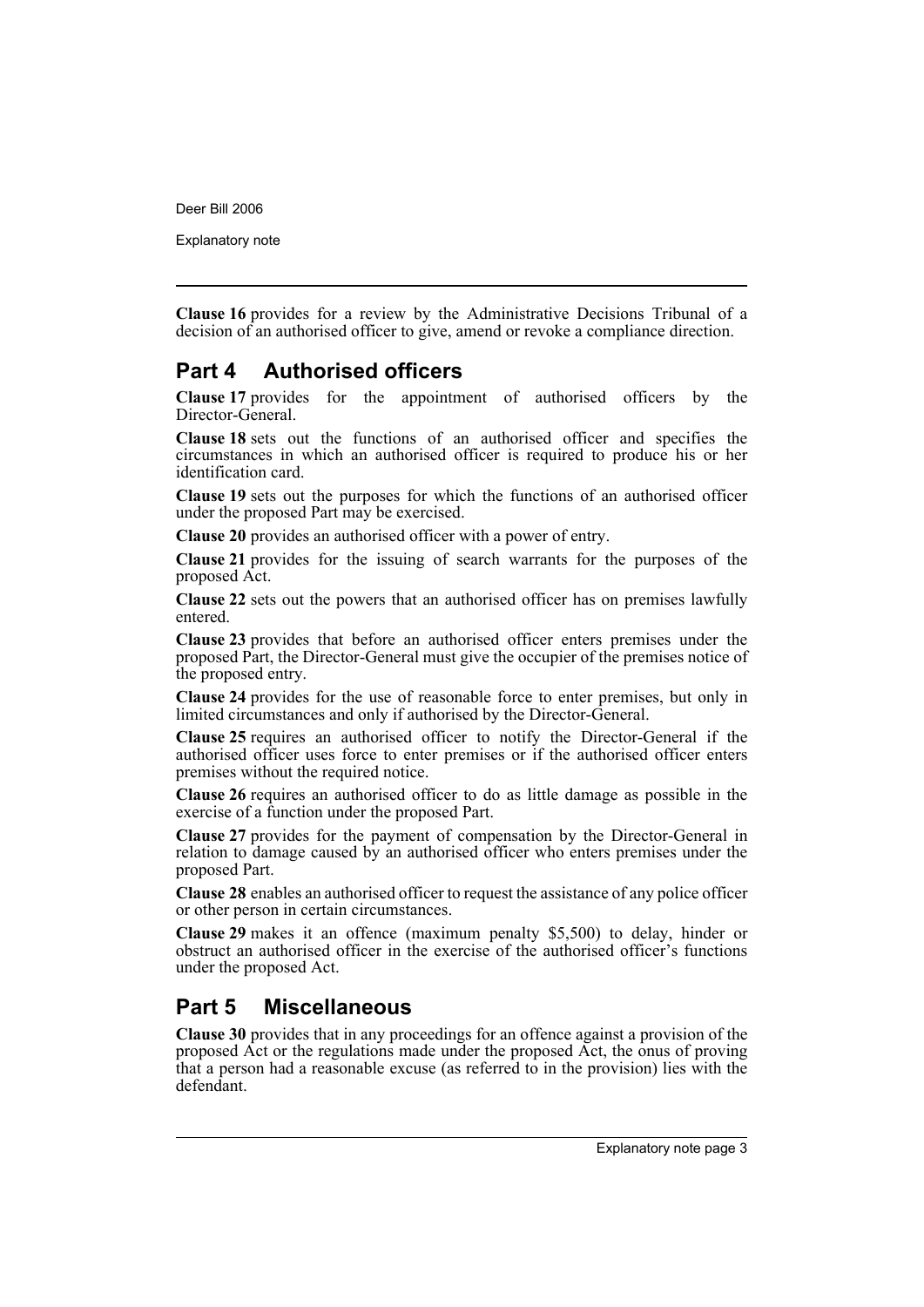Explanatory note

**Clause 31** provides for proceedings for offences in relation to officers of corporations.

**Clause 32** makes provision for proceedings for an offence under the proposed Act to be dealt with summarily before a Local Court.

**Clause 33** provides for penalty notices (on-the-spot fines) to be served for certain offences under the proposed Act or the regulations made under the proposed Act.

**Clause 34** permits the Director-General to delegate his or her functions under the proposed Act.

**Clause 35** provides for the resolution of disputes between the Minister for Primary Industries and the Minister responsible for a public authority affected by a deer control order. Any such dispute may be submitted by either Minister to the Premier for resolution.

**Clause 36** provides that the proposed Act binds the Crown.

**Clause 37** provides for the description of land in relation to deer control orders or compliance directions under the proposed Act.

**Clause 38** enables the Governor to make regulations for the purposes of the proposed Act.

**Clause 39** is a formal provision that gives effect to the savings, transitional and other provisions set out in Schedule 1.

**Clause 40** is a formal provision that gives effect to the amendments to the Acts set out in Schedule 2.

**Clause 41** provides for the review of the proposed Act in 5 years.

## **Schedule 1 Savings, transitional and other provisions**

**Schedule 1** permits savings and transitional regulations to be made consequent on the enactment of the proposed Act.

## **Schedule 2 Amendment of Acts**

**Schedule 2** amends the *Fines Act 1996* to apply that Act to penalty notices issued under the proposed Act. The *Game and Feral Animal Control Act 2002* is also amended to exempt a person from the requirement to obtain a game hunting licence under that Act if the person is hunting deer in accordance with a duty imposed on the person or the person's employer (or on any corporation of which the person is an officer) because of a deer control order or a compliance direction. Schedule 2 also amends the *Law Enforcement (Powers and Responsibilities) Act 2002* to permit authorised officers to obtain search warrants for the purposes of the proposed Act.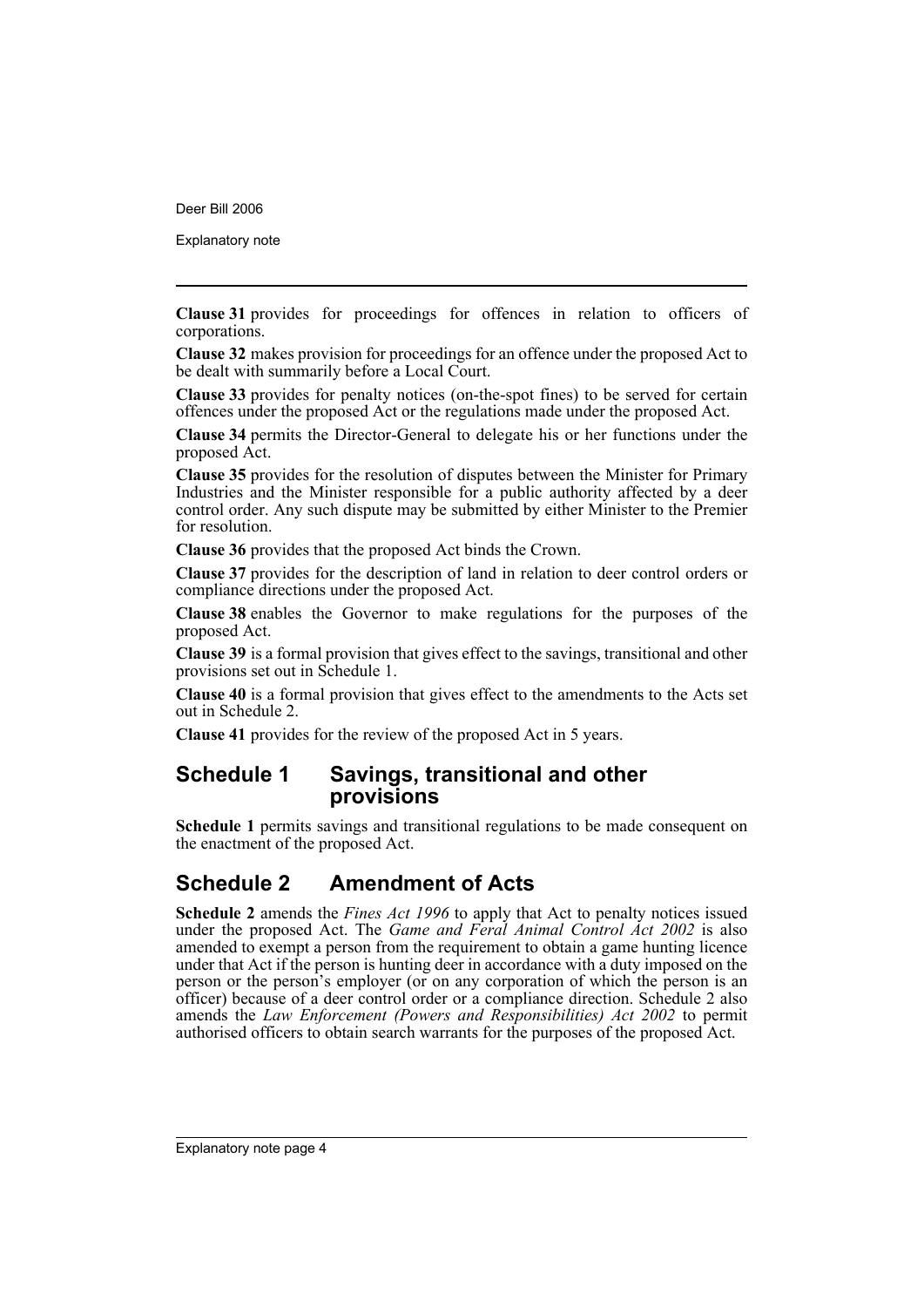First print



New South Wales

# **Deer Bill 2006**

## **Contents**

|        |     |                                                            | Page |
|--------|-----|------------------------------------------------------------|------|
| Part 1 |     | <b>Preliminary</b>                                         |      |
|        | 1   | Name of Act                                                |      |
|        | 2   | Commencement                                               | 2    |
|        | 3   | Definitions                                                | 2    |
|        | 4   | Ownership of deer                                          | 3    |
|        | 5   | Regulations may specify how deer are to be held captive    | 3    |
|        | 6   | Offence of releasing deer                                  | 3    |
|        | 7   | Operation of certain legislation not affected              | 4    |
| Part 2 |     | Deer control orders                                        |      |
|        | 8   | Orders requiring deer to be controlled                     | 5    |
|        | 9   | Consultation and approval before making deer control order | 5    |
|        | 10  | Occupier of land must comply with deer control order       | 6    |
|        | 11  | Commencement of deer control order                         | 6    |
|        | 12. | Notification of making deer control order                  | 6    |
|        |     |                                                            |      |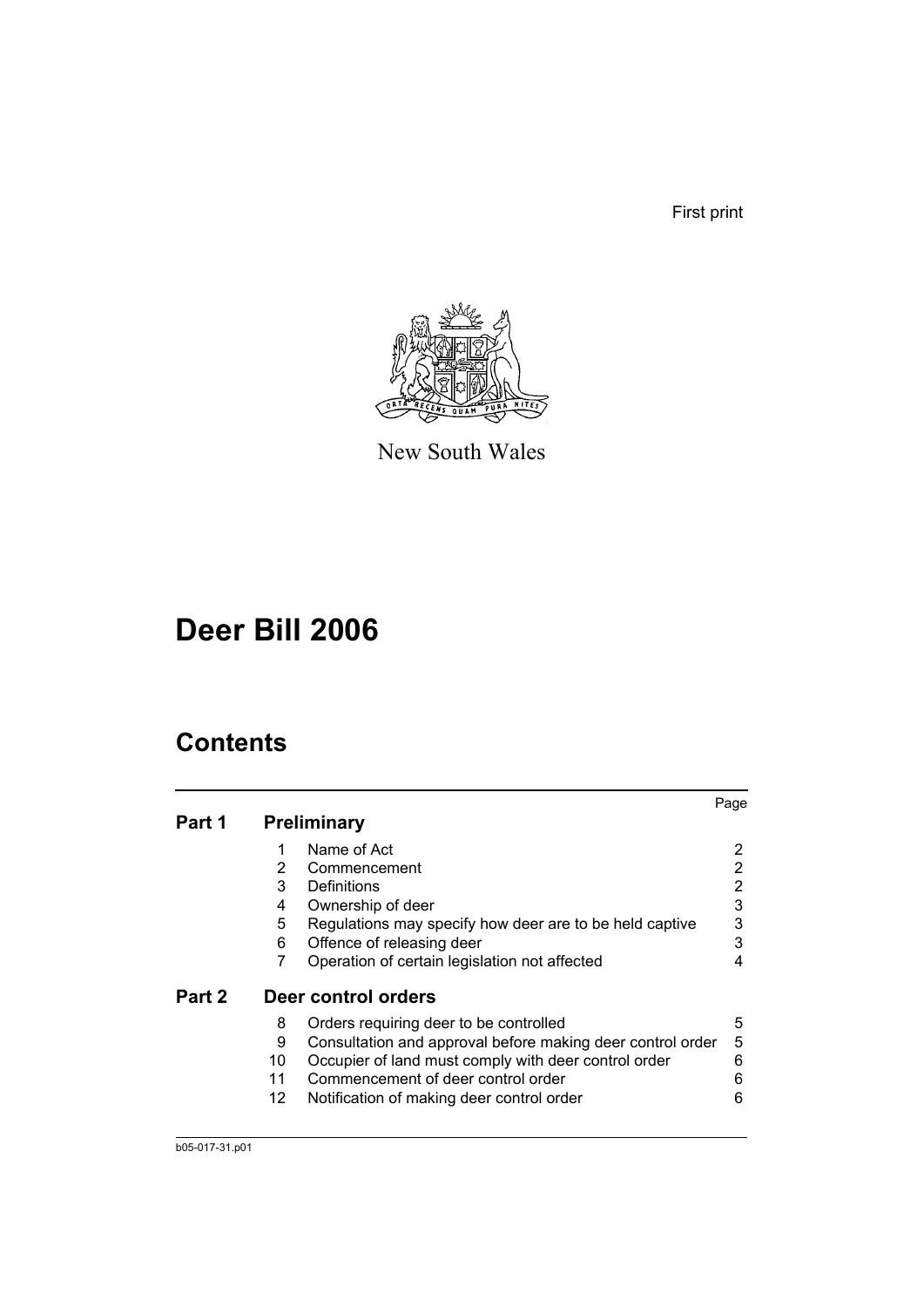Contents

|                   |    |                                                          | Page |
|-------------------|----|----------------------------------------------------------|------|
| Part 3            |    | <b>Compliance directions</b>                             |      |
|                   | 13 | Compliance directions by authorised officers             | 7    |
|                   | 14 | Costs of complying with a compliance direction           | 7    |
|                   | 15 | How compliance direction is to be given                  | 8    |
|                   | 16 | Review by Administrative Decisions Tribunal              | 8    |
| Part 4            |    | <b>Authorised officers</b>                               |      |
|                   | 17 | Appointment of authorised officers                       | 9    |
|                   | 18 | Functions of authorised officers                         | 9    |
|                   | 19 | Purposes for which functions under Part may be exercised | 9    |
|                   | 20 | Power of entry                                           | 10   |
|                   | 21 | Search warrant                                           | 10   |
|                   | 22 | Powers of authorised officers on premises                | 11   |
|                   | 23 | Notice of entry                                          | 11   |
|                   | 24 | Use of force                                             | 12   |
|                   | 25 | Notification of use of force or urgent entry             | 12   |
|                   | 26 | Care to be taken                                         | 12   |
|                   | 27 | Compensation                                             | 13   |
|                   | 28 | Authorised officer may request assistance                | 13   |
|                   | 29 | Obstruction of authorised officers                       | 13   |
| Part 5            |    | <b>Miscellaneous</b>                                     |      |
|                   | 30 | Onus of proof regarding reasonable excuse                | 14   |
|                   | 31 | Offences by corporations                                 | 14   |
|                   | 32 | Nature of proceedings for offences                       | 14   |
|                   | 33 | Penalty notices                                          | 14   |
|                   | 34 | Delegation                                               | 15   |
|                   | 35 | Disputes between Minister and public authority           | 15   |
|                   | 36 | Act to bind Crown                                        | 15   |
|                   | 37 | Description of land                                      | 16   |
|                   | 38 | Regulations                                              | 16   |
|                   | 39 | Savings, transitional and other provisions               | 16   |
|                   | 40 | <b>Amendment of Acts</b>                                 | 16   |
|                   | 41 | Review of Act                                            | 16   |
| <b>Schedule 1</b> |    | Savings, transitional and other provisions               | 17   |
| <b>Schedule 2</b> |    | <b>Amendment of Acts</b>                                 | 18   |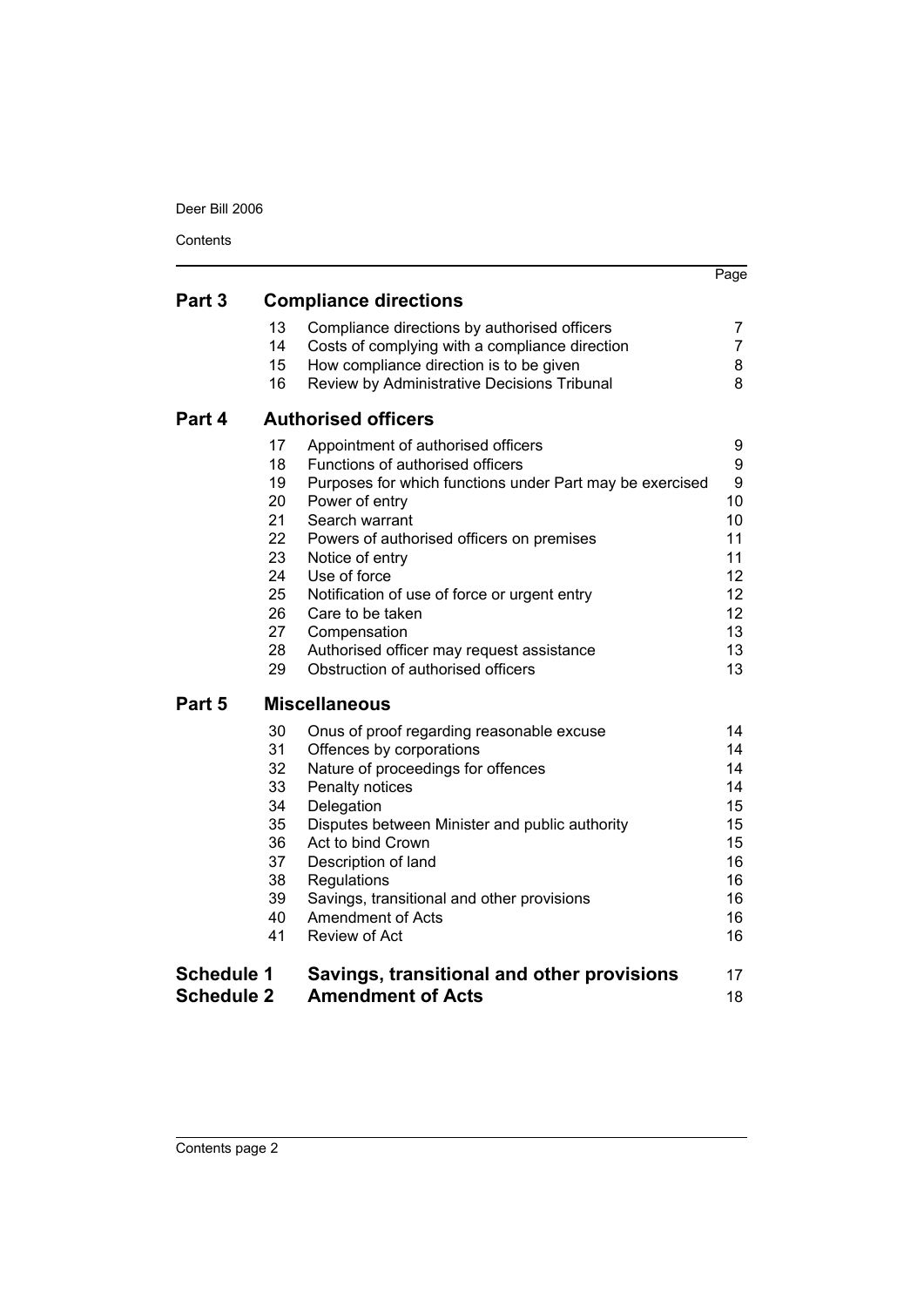

New South Wales

# **Deer Bill 2006**

No , 2006

## **A Bill for**

An Act with respect to the ownership, regulation and release of captive deer and the control of deer that are not captive; and for other purposes.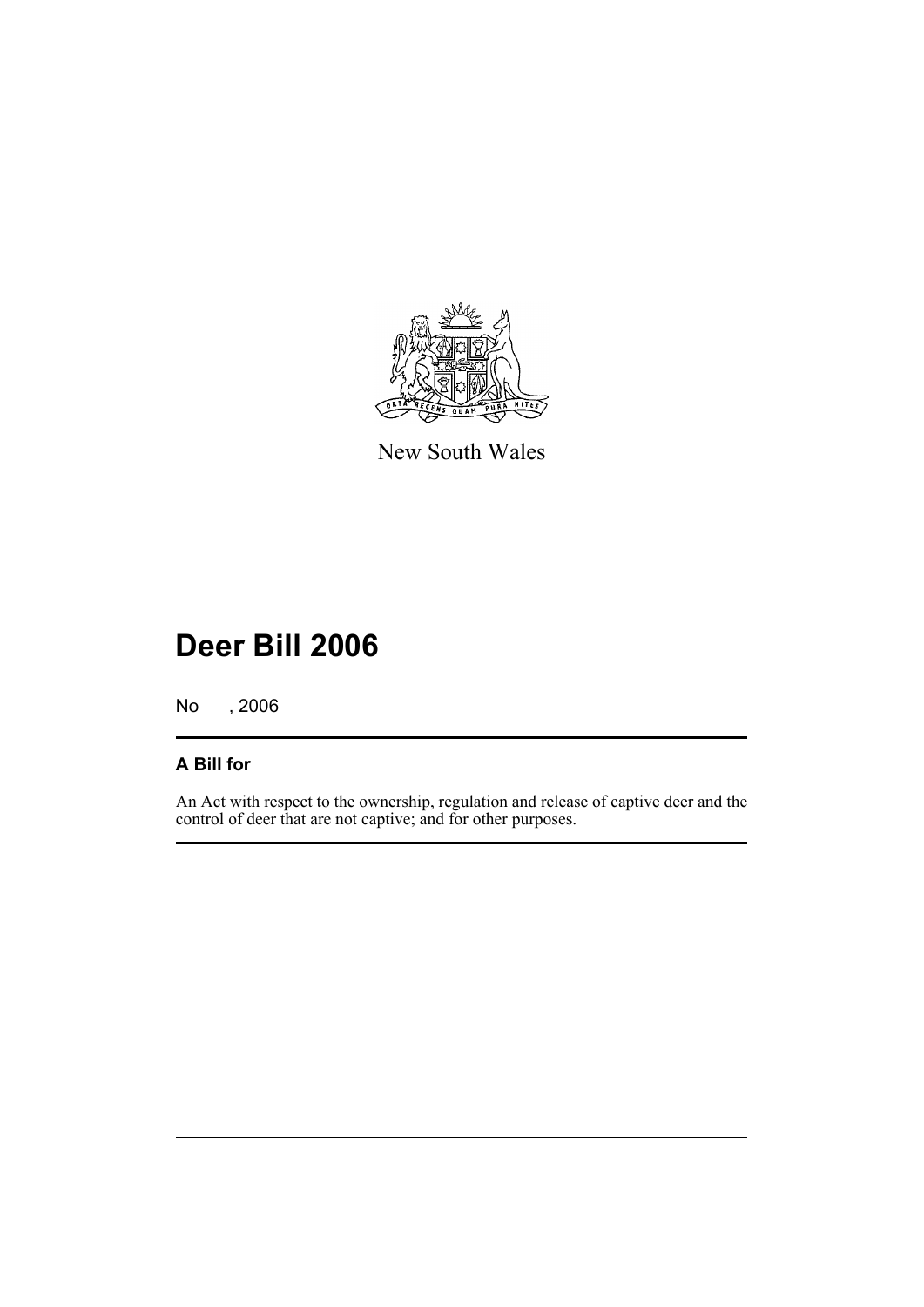| Clause 1 | Deer Bill 2006 |
|----------|----------------|
| Part 1   | Preliminary    |

<span id="page-7-3"></span><span id="page-7-2"></span><span id="page-7-1"></span><span id="page-7-0"></span>

| The Legislature of New South Wales enacts:<br>Preliminary<br>Part 1 |     |                    | $\mathbf{1}$                                                                                                                                                                                        |                |
|---------------------------------------------------------------------|-----|--------------------|-----------------------------------------------------------------------------------------------------------------------------------------------------------------------------------------------------|----------------|
|                                                                     |     |                    | 2                                                                                                                                                                                                   |                |
| 1                                                                   |     | <b>Name of Act</b> |                                                                                                                                                                                                     | 3              |
|                                                                     |     |                    | This Act is the <i>Deer Act 2006</i> .                                                                                                                                                              | 4              |
| 2                                                                   |     |                    | Commencement                                                                                                                                                                                        | 5              |
|                                                                     |     |                    | This Act commences on a day or days to be appointed by proclamation.                                                                                                                                | 6              |
| 3                                                                   |     | <b>Definitions</b> |                                                                                                                                                                                                     | 7              |
|                                                                     | (1) |                    | In this Act:                                                                                                                                                                                        | 8              |
|                                                                     |     |                    | authorised officer means a person appointed by the Director-General<br>under section 17.                                                                                                            | 9<br>10        |
|                                                                     |     |                    | <i>compliance direction</i> means a compliance direction given by an<br>authorised officer under section 13.                                                                                        | 11<br>12       |
|                                                                     |     |                    | deer means a living animal of the family cervidae.                                                                                                                                                  | 13             |
|                                                                     |     |                    | <i>deer control order</i> means an order having effect under section 8.                                                                                                                             | 14             |
|                                                                     |     |                    | <b>Department</b> means the Department of Primary Industries.                                                                                                                                       | 15             |
|                                                                     |     |                    | <b>Director-General</b> means the Director-General of the Department.                                                                                                                               | 16             |
|                                                                     |     |                    | <i>exercise</i> a function includes perform a duty.                                                                                                                                                 | 17             |
|                                                                     |     |                    | <i>function</i> includes a power, authority or duty.                                                                                                                                                | 18             |
|                                                                     |     |                    | <i>occupier</i> of land and <i>public authority</i> have the same meanings as they<br>have in the Rural Lands Protection Act 1998.                                                                  | 19<br>20       |
|                                                                     |     |                    | Note. The Rural Lands Protection Act 1998 defines occupier and public<br>authority as follows:                                                                                                      | 21<br>22       |
|                                                                     |     |                    | occupier of land means the following:                                                                                                                                                               | 23             |
|                                                                     |     | (a)                | the person for the time being entitled to possession of land and includes,<br>if the person so entitled does not reside on the land, the resident<br>manager or other person in charge of the land, | 24<br>25<br>26 |
|                                                                     |     | (b)                | if the land is public land to which no person is entitled to possession-<br>the person having the care, control and management of the land,                                                         | 27<br>28       |
|                                                                     |     | (c)                | if the land is reserved or dedicated for any public use or purpose-the<br>trustee or trustees of the land,                                                                                          | 29<br>30       |
|                                                                     |     | (d)                | if the land consists of a public road—the roads authority for that road<br>within the meaning of the Roads Act 1993,                                                                                | 31<br>32       |
|                                                                     |     | (e)                | if the land consists of a travelling stock reserve-the responsible board<br>within the meaning of Part 8,                                                                                           | 33<br>34       |
|                                                                     |     | (f)                | any other person designated by the regulations as an occupier of land<br>for the purposes of this definition.                                                                                       | 35<br>36       |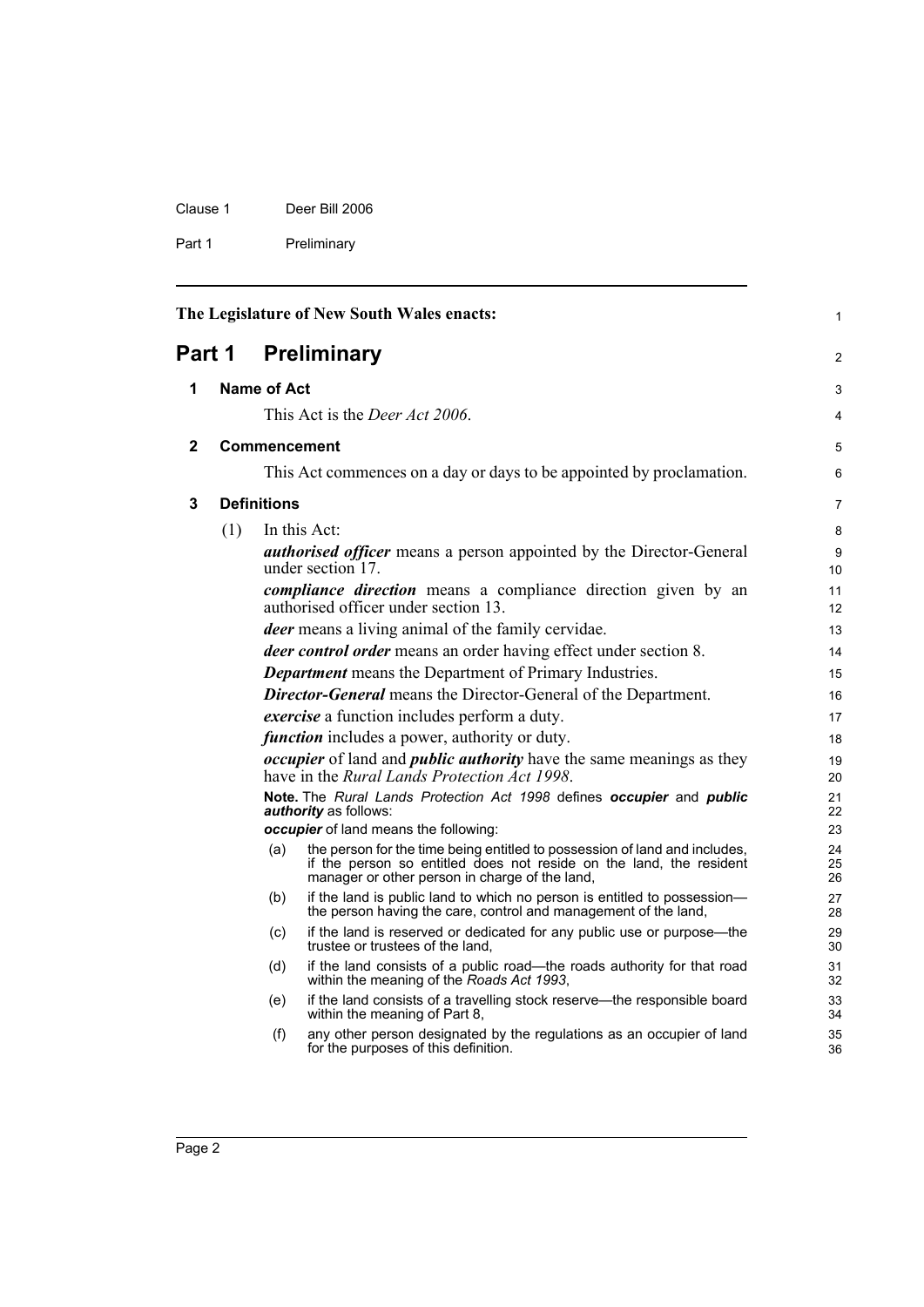#### Deer Bill 2006 Clause 4

| Preliminary | Part 1 |  |
|-------------|--------|--|
|             |        |  |

<span id="page-8-2"></span><span id="page-8-1"></span><span id="page-8-0"></span>

|   |     | public authority includes:                                                                                                                                                                                                                                              | 1                    |
|---|-----|-------------------------------------------------------------------------------------------------------------------------------------------------------------------------------------------------------------------------------------------------------------------------|----------------------|
|   |     | a Minister of the Crown, or<br>(a)                                                                                                                                                                                                                                      | $\overline{2}$       |
|   |     | a local authority constituted by or under an Act, or<br>(b)                                                                                                                                                                                                             | 3                    |
|   |     | a government department, or<br>(c)                                                                                                                                                                                                                                      | 4                    |
|   |     | a statutory body representing the Crown, or<br>(d)                                                                                                                                                                                                                      | 5                    |
|   |     | the trustee or trustees of land reserved or dedicated for any public use<br>(e)<br>or purpose, or                                                                                                                                                                       | 6<br>$\overline{7}$  |
|   |     | a State owned corporation, or<br>(f)                                                                                                                                                                                                                                    | 8                    |
|   |     | a member of staff or other person who exercises functions on behalf of<br>(g)<br>any of the above.                                                                                                                                                                      | 9<br>10              |
|   | (2) | Notes included in this Act do not form part of this Act.                                                                                                                                                                                                                | 11                   |
| 4 |     | <b>Ownership of deer</b>                                                                                                                                                                                                                                                | $12 \overline{ }$    |
|   | (1) | A deer that is held in captivity may be bought, sold or otherwise dealt<br>with or disposed of.                                                                                                                                                                         | 13<br>14             |
|   | (2) | If a deer ceases to be held in captivity, all property in the deer is<br>immediately extinguished.                                                                                                                                                                      | 15<br>16             |
|   | (3) | If a person captures a deer that is not held in captivity, the person<br>becomes the owner of the deer.                                                                                                                                                                 | 17<br>18             |
| 5 |     | Regulations may specify how deer are to be held captive                                                                                                                                                                                                                 | 19                   |
|   | (1) | The regulations may specify the requirements for holding deer in<br>captivity, including requirements in relation to<br>the keeping,<br>management and identification of deer and the reporting of information.                                                         | 20<br>21<br>22       |
|   | (2) | A person must not cause or permit a deer to be held in captivity in<br>contravention of the regulations.                                                                                                                                                                | 23<br>24             |
|   |     | Maximum penalty:                                                                                                                                                                                                                                                        | 25                   |
|   |     | in the case of a corporation—100 penalty units, or<br>(a)                                                                                                                                                                                                               | 26                   |
|   |     | in the case of an individual—50 penalty units.<br>(b)                                                                                                                                                                                                                   | 27                   |
| 6 |     | Offence of releasing deer                                                                                                                                                                                                                                               | 28                   |
|   | (1) | A person must not cause or permit the release of a deer from captivity.                                                                                                                                                                                                 | 29                   |
|   |     | Maximum penalty:                                                                                                                                                                                                                                                        | 30                   |
|   |     | in the case of a corporation—100 penalty units, or<br>(a)                                                                                                                                                                                                               | 31                   |
|   |     | in the case of an individual—50 penalty units.<br>(b)                                                                                                                                                                                                                   | 32                   |
|   | (2) | It is a defence to prosecution for an offence under subsection (1) if the<br>defendant can demonstrate that he or she took all reasonable steps to<br>prevent the release of the deer and, after the release, took all reasonable<br>steps to capture or kill the deer. | 33<br>34<br>35<br>36 |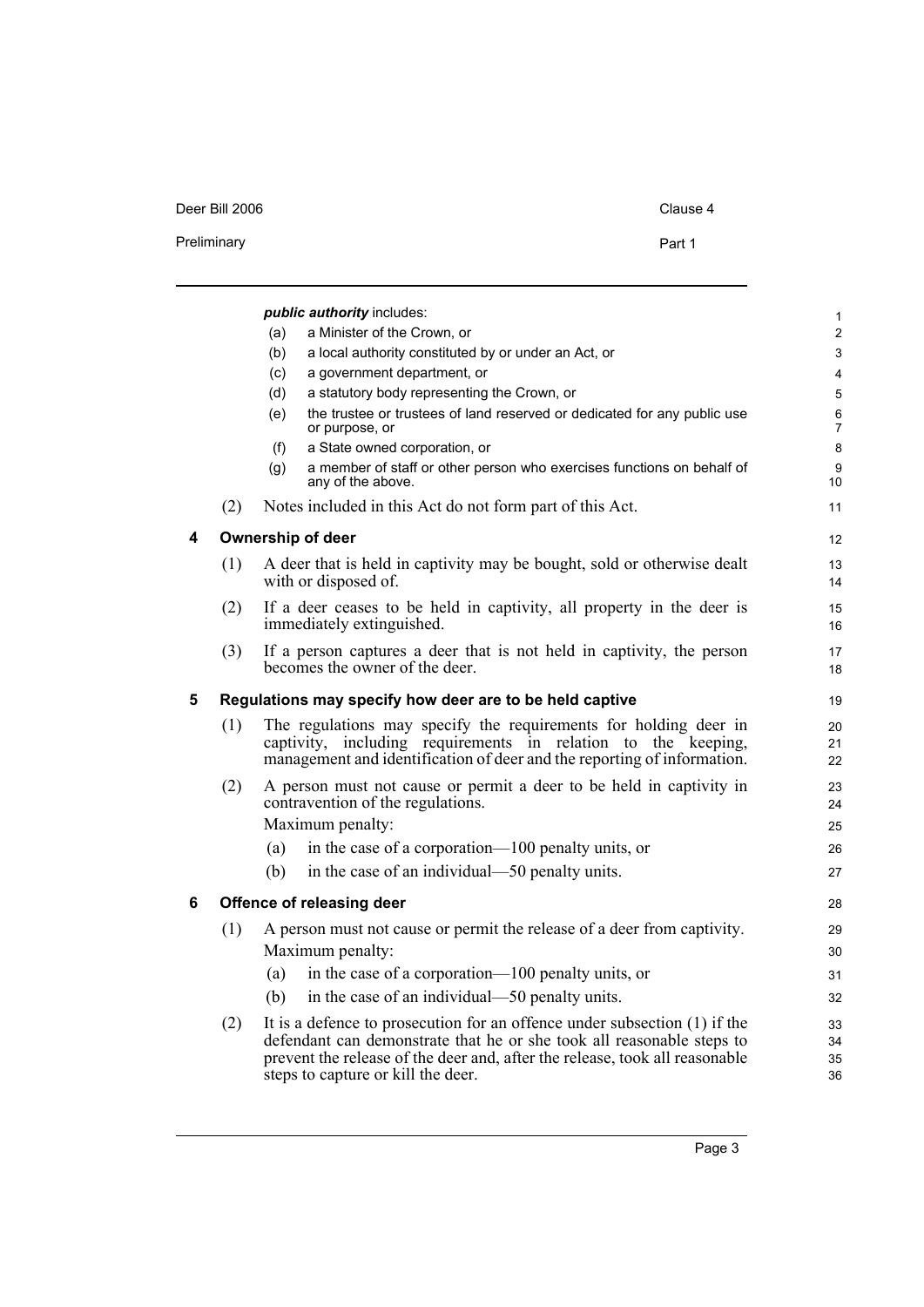#### Clause 7 Deer Bill 2006

Part 1 Preliminary

<span id="page-9-0"></span>

|     | Operation of certain legislation not affected               | 1              |
|-----|-------------------------------------------------------------|----------------|
|     | Nothing in this Act affects the operation of the following: | $\mathcal{P}$  |
| (a) | the Firearms Act 1996,                                      | 3              |
| (b) | the <i>Weapons Prohibition Act 1998</i> ,                   | $\overline{4}$ |
| (C) | the Prevention of Cruelty to Animals Act 1979,              | 5              |
| (d) | the National Parks and Wildlife Act 1974,                   | 6              |
| (e) | the Non-Indigenous Animals Act 1987,                        | 7              |
| (f) | the Exhibited Animals Protection Act 1986.                  | 8              |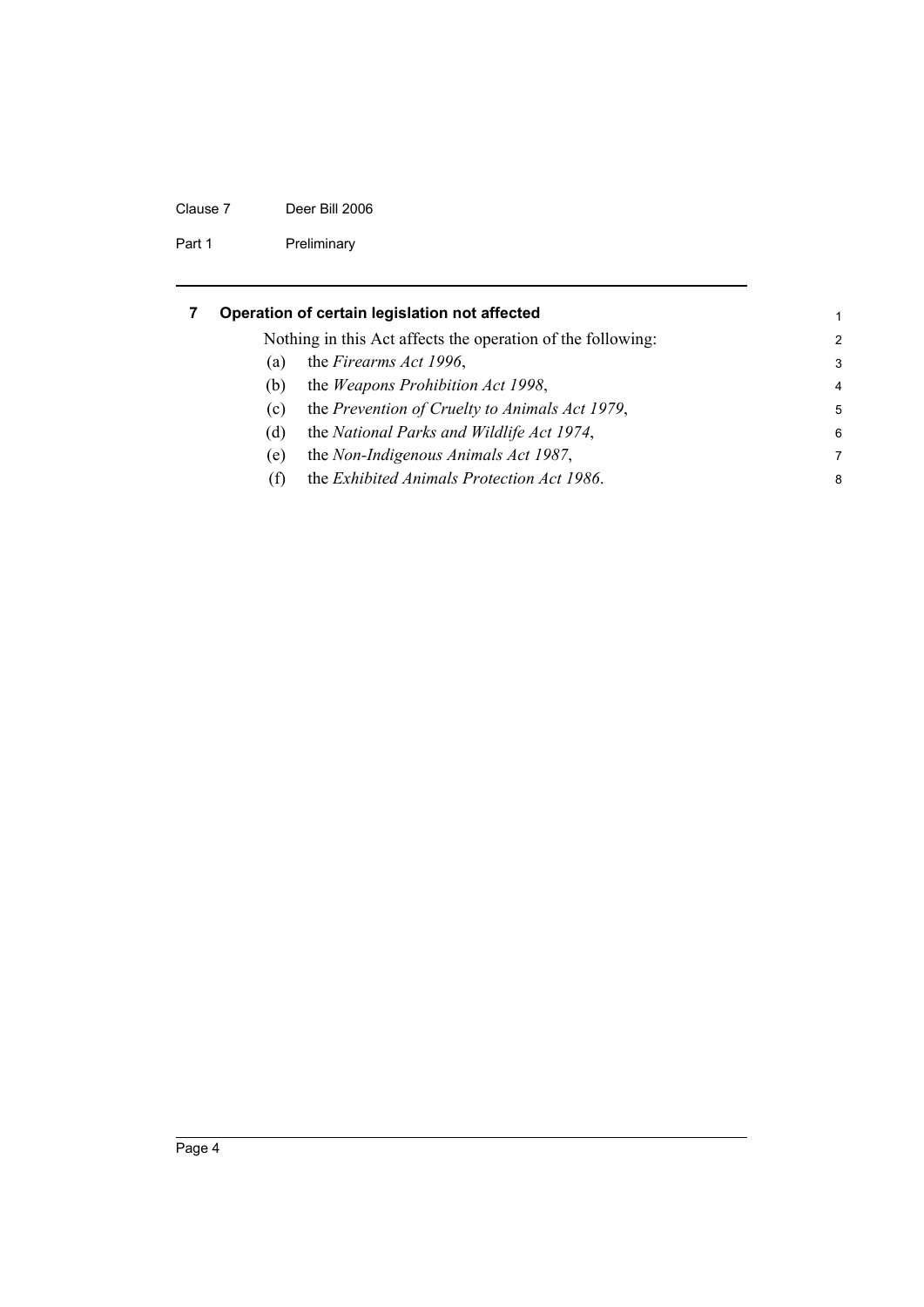| Deer Bill 2006 | Clause 8 |
|----------------|----------|
|                |          |

Deer control orders **Part 2** 

1

#### <span id="page-10-1"></span><span id="page-10-0"></span>**Part 2 Deer control orders 8 Orders requiring deer to be controlled** (1) The Director-General may, by order published in the Gazette (a *deer control order*), require that the occupier of the land specified in the order do either or both of the following: (a) ensure that deer on the land (other than deer held in captivity) are eradicated, or otherwise controlled, in a manner and in the circumstances specified in the order and within the time specified in the order, (b) notify the Director-General, in the manner specified in the order, as soon as practicable after becoming aware of the presence of deer on the land (other than deer held in captivity). **Note.** The Director-General may amend or repeal an order made under this section. See section 43 of the *Interpretation Act 1987*. (2) A deer control order applies to the land specified in the order and has effect (unless sooner revoked) for the period (not exceeding 5 years) specified in the order. (3) Nothing in this section authorises a person to contravene any other Act or law. (4) Despite subsection (3), the holder of a game hunting licence under the *Game and Feral Animal Control Act 2002* does not contravene conditions of that licence relating to the manner of hunting deer if the holder hunts deer on land to which a deer control order applies and the manner of hunting is specified in that order. **Note.** A person is not required to hold a game hunting licence under the *Game and Feral Animal Control Act 2002* if the person is hunting deer in accordance with a duty imposed on the person or the person's employer (or on any

corporation of which the person is an officer) because of a deer control order (see section 17 (1) (d1) of that Act).

(5) A deer control order may apply to any land and may apply generally or may be limited in any way specified in the order.

#### <span id="page-10-2"></span>**9 Consultation and approval before making deer control order**

- (1) Before making a deer control order, or if the deer control order is required as a matter of urgency, as soon as practicable after making the order, the Director-General is to consult with each of the following:
	- (a) the State Council of Rural Lands Protection Boards,
	- (b) each rural lands protection board constituted for a district in which there is land to which the order is to apply,
	- (c) the Game Council of New South Wales,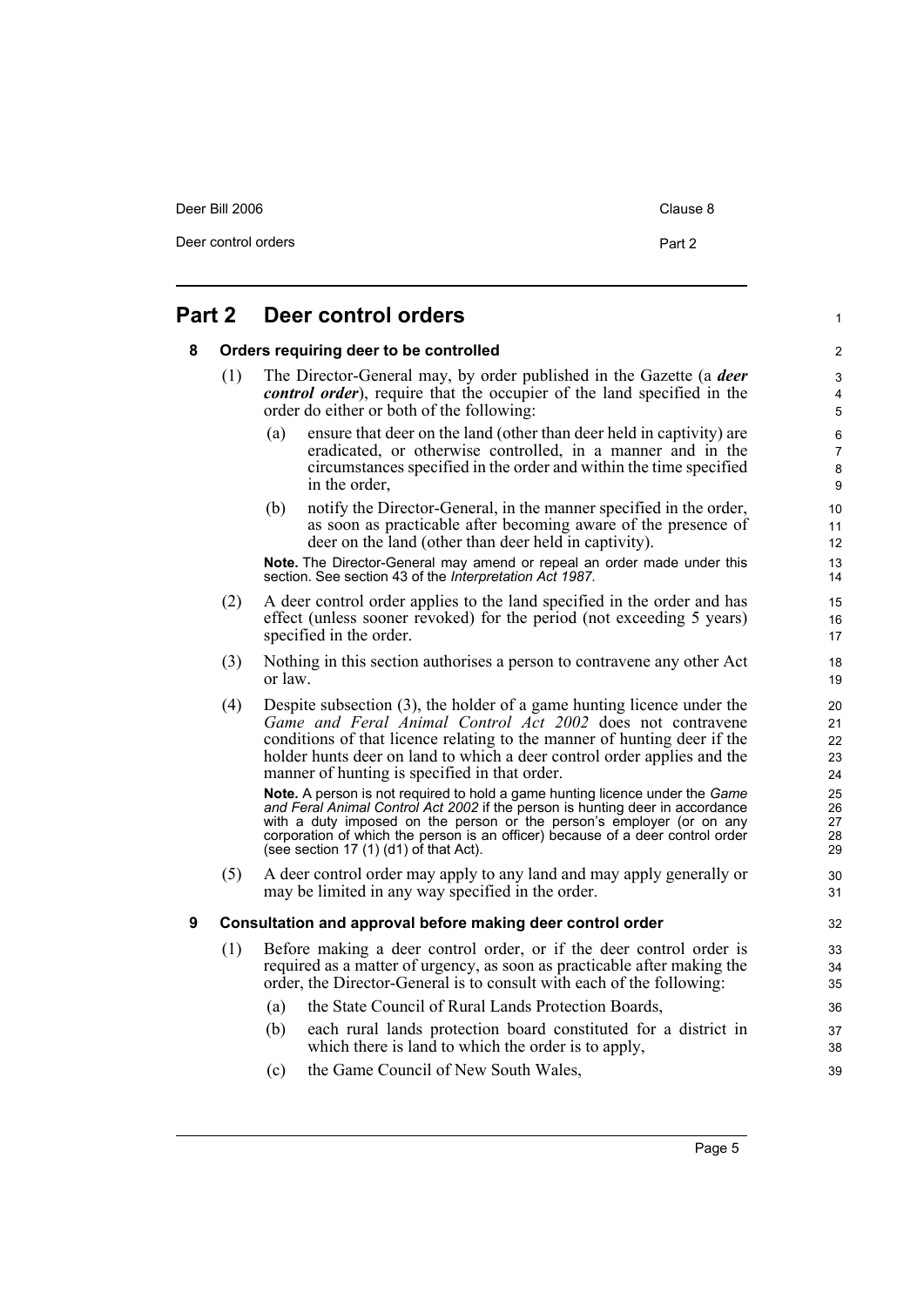#### Clause 10 Deer Bill 2006

Part 2 Deer control orders

<span id="page-11-2"></span><span id="page-11-1"></span><span id="page-11-0"></span>

|    |     | (d)<br>each local council for a local government area in which there is<br>land to which the order is to apply,                                                                                                                           | $\mathbf{1}$<br>$\overline{2}$   |
|----|-----|-------------------------------------------------------------------------------------------------------------------------------------------------------------------------------------------------------------------------------------------|----------------------------------|
|    |     | each public authority that occupies land to which the order is to<br>(e)<br>apply,                                                                                                                                                        | $\mathfrak{S}$<br>$\overline{4}$ |
|    |     | the New South Wales branch of the Deer Industry Association of<br>(f)<br>Australia or such other body as may be prescribed by the<br>regulations.                                                                                         | 5<br>6<br>$\overline{7}$         |
|    | (2) | Failure to comply with this section does not invalidate a deer control<br>order.                                                                                                                                                          | 8<br>9                           |
| 10 |     | Occupier of land must comply with deer control order                                                                                                                                                                                      | 10                               |
|    |     | An occupier of land (other than a public authority) to which a deer<br>control order applies must not fail to comply with the order.<br>Maximum penalty:                                                                                  | 11<br>12<br>13                   |
|    |     | in the case of a corporation—100 penalty units, or<br>(a)                                                                                                                                                                                 | 14                               |
|    |     | in the case of an individual—50 penalty units.<br>(b)                                                                                                                                                                                     | 15                               |
| 11 |     | <b>Commencement of deer control order</b>                                                                                                                                                                                                 | 16                               |
|    |     | A deer control order takes effect on the day that it is published in the<br>Gazette or on a later day specified in the order.                                                                                                             | 17<br>18                         |
| 12 |     | Notification of making deer control order                                                                                                                                                                                                 | 19                               |
|    | (1) | The Director-General is to take such steps as are reasonable to notify the<br>occupier of any land to which a deer control order applies of the order,<br>as soon as practicable after the order is made and published in the<br>Gazette. | 20<br>21<br>22<br>23             |
|    | (2) | Failure to comply with this section does not invalidate a deer control<br>order.                                                                                                                                                          | 24<br>25                         |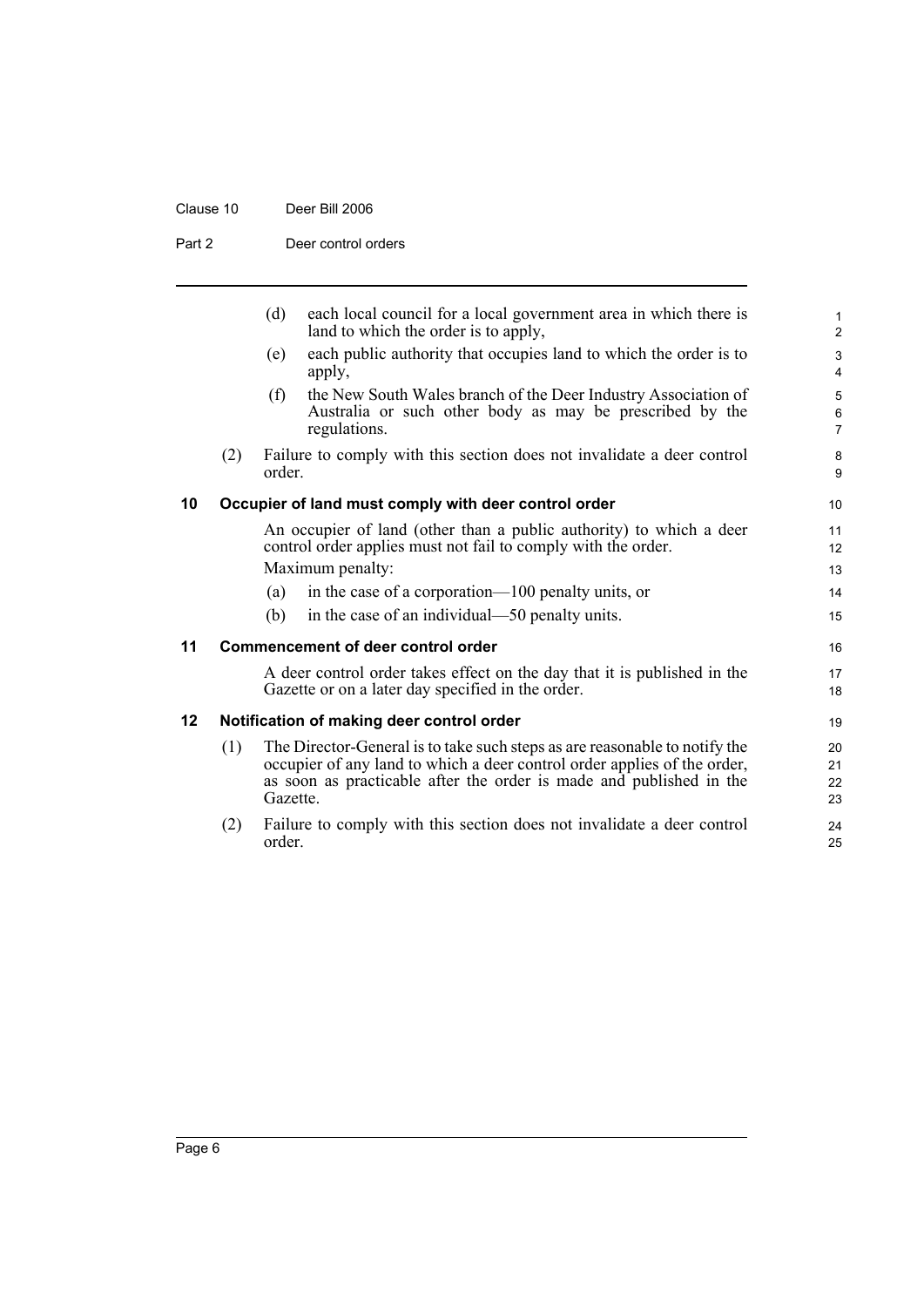| Deer Bill 2006        | Clause 13 |
|-----------------------|-----------|
| Compliance directions | Part 3    |
|                       |           |

## <span id="page-12-0"></span>**Part 3 Compliance directions**

#### <span id="page-12-1"></span>**13 Compliance directions by authorised officers**

- (1) An authorised officer may give a compliance direction to any person (other than a public authority) who holds deer in captivity requiring the person to take or cease the action specified in the direction for the purpose of ensuring that the person complies with this Act and the regulations.
- (2) An authorised officer may give a compliance direction to an occupier of land (other than a public authority) to which a deer control order applies requiring the person to take or cease the action specified in the direction for the purpose of ensuring that the person complies with the deer control order.
- (3) A compliance direction may specify a reasonable time in which a particular action must be taken or ceased.
- (4) A person who is given a compliance direction under this section must not, without reasonable excuse, fail to comply with the direction. Maximum penalty:
	- (a) in the case of a corporation—80 penalty units, or
	- (b) in the case of an individual—40 penalty units.
- (5) An authorised officer may amend or revoke a compliance direction in the same manner that the authorised officer may give the direction.

#### <span id="page-12-2"></span>**14 Costs of complying with a compliance direction**

- (1) A person given a compliance direction is liable for any costs incurred in complying with the direction.
- (2) An authorised officer, or a person engaged by the authorised officer, may carry out some or all of the requirements of a compliance direction if:
	- (a) the person to whom the direction is given fails, without reasonable excuse, to comply with the direction within a reasonable time, or
	- (b) the authorised officer considers that the requirements of the direction need to be carried out urgently.
- (3) If an authorised officer, or a person engaged by the authorised officer, carries out some or all of the requirements of a compliance direction in accordance with this section, the reasonable costs of carrying out those requirements may be recovered as a debt by the Director-General in a court of competent jurisdiction from the person to whom the direction was given.

1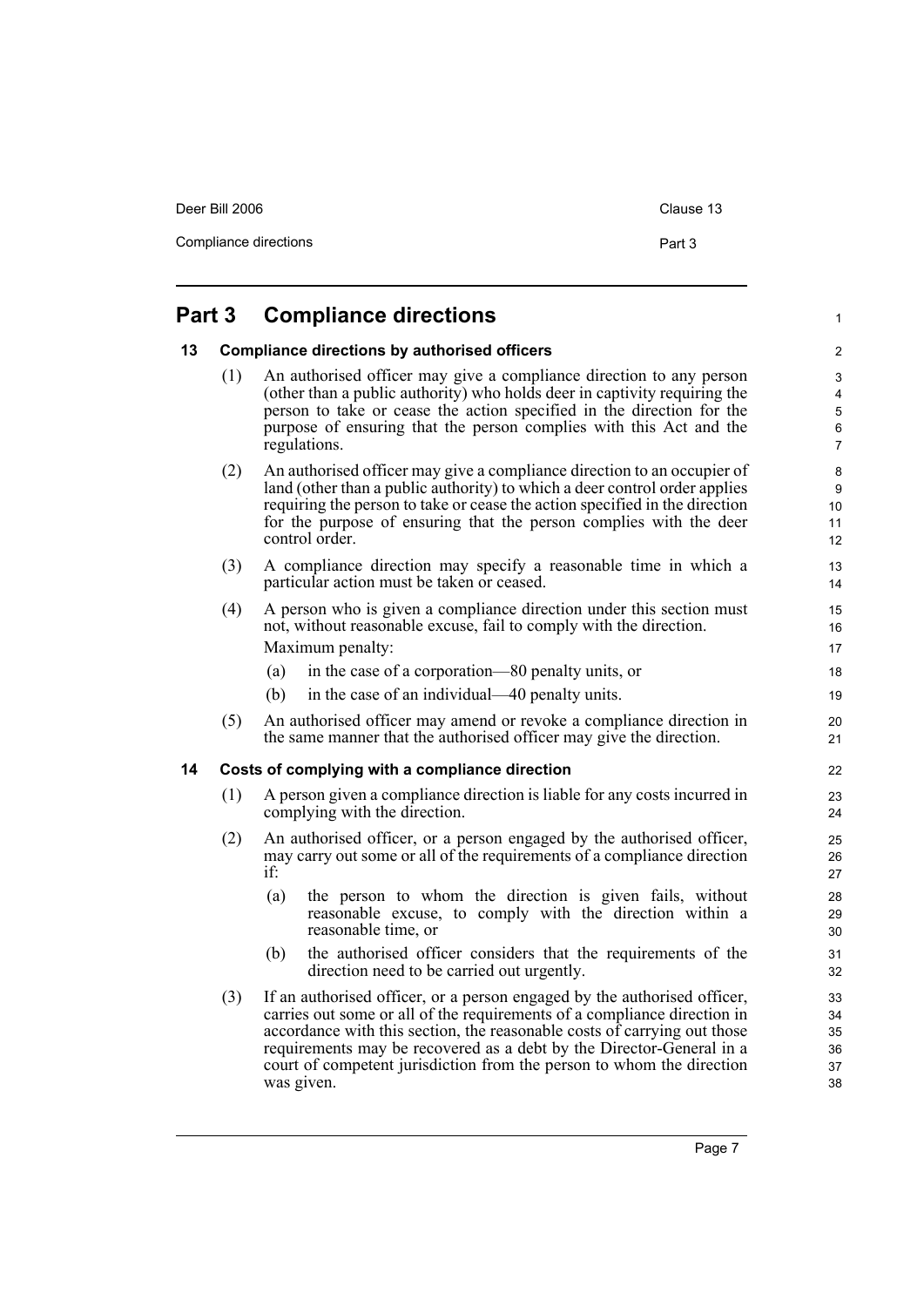Clause 15 Deer Bill 2006

Part 3 Compliance directions

| (4) | In any proceedings for the recovery of any debt referred to in this                              |
|-----|--------------------------------------------------------------------------------------------------|
|     | section, a certificate signed by the Director-General stating the amount                         |
|     | of the costs and the manner in which they were incurred is evidence of<br>the matters certified. |

#### <span id="page-13-0"></span>**15 How compliance direction is to be given**

- (1) A compliance direction is to be given in writing either personally or by post or in any other manner permitted by this section.
- (2) A compliance direction concerning specified land may also be given:
	- (a) by fixing a copy of the direction addressed to the occupier, either by name or as the occupier, on a conspicuous part of the land or any building or other structure on the land, or
	- (b) if the address of the occupier is unknown, publishing the direction in a newspaper circulating in the local area.
- (3) A compliance direction given by post to a person for the purposes of this Act is to be treated as being properly addressed if it is addressed to the last known address of the person known to the authorised officer giving the direction.

#### <span id="page-13-1"></span>**16 Review by Administrative Decisions Tribunal**

A person aggrieved by the decision of an authorised officer to give, amend or revoke a compliance direction under this Part may apply to the Administrative Decisions Tribunal for a review of that decision.

**Note.** Section 47 of the *Administrative Decisions Tribunal Act 1997* sets out a summary of the review process for a reviewable decision.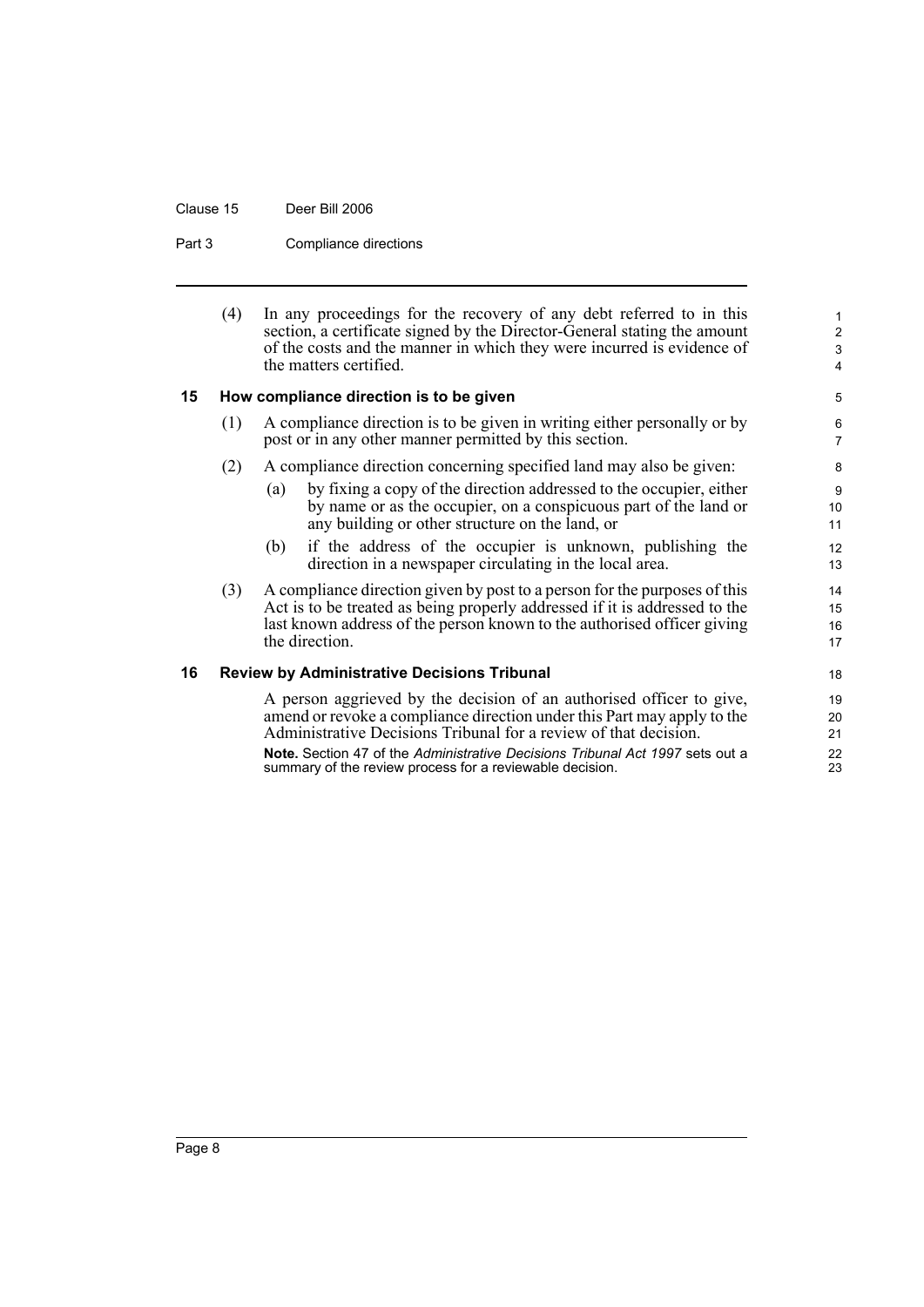Deer Bill 2006 Clause 17

#### <span id="page-14-3"></span><span id="page-14-2"></span><span id="page-14-1"></span><span id="page-14-0"></span>**Part 4 Authorised officers 17 Appointment of authorised officers** (1) The Director-General may appoint a member of staff of the Department or a person of a class prescribed by the regulations to be an authorised officer for the purposes of this Act. (2) The Director-General is to provide each authorised officer appointed under this section (other than an authorised officer who is a police officer) with an identification card that: (a) states that it is issued under this Act, and (b) gives the name of the person to whom it is issued, and (c) describes the nature of the powers conferred, and (d) states the date (if any) on which it expires, and (e) is signed by the Director-General. **18 Functions of authorised officers** (1) An authorised officer may exercise any function of an authorised officer under this Act. (2) Despite subsection (1), the functions of an authorised officer may be limited by the relevant instrument of appointment. (3) In the course of exercising his or her functions, an authorised officer must, if requested to do so by any person affected by the exercise of the functions, produce the authorised officer's identification to the person unless the authorised officer is a police officer in uniform. (4) In this section: *authorised officer's identification* means: (a) the authorised officer's identification card issued under this Part—if the authorised officer is not a police officer, or (b) the authorised officer's identification as a police officer—if the authorised officer is a police officer. **19 Purposes for which functions under Part may be exercised** The functions of an authorised officer under this Part may be exercised for the following purposes: (a) determining whether there has been compliance with or a contravention of this Act or the regulations or any order or direction made or given under this Act, 1  $\mathfrak{p}$ 3 4 5 6 7 8 **9** 10 11 12 13 14 15 16 17 18 19 20 21 22 23 24 25 26 27 28 29 30 31 32 33 34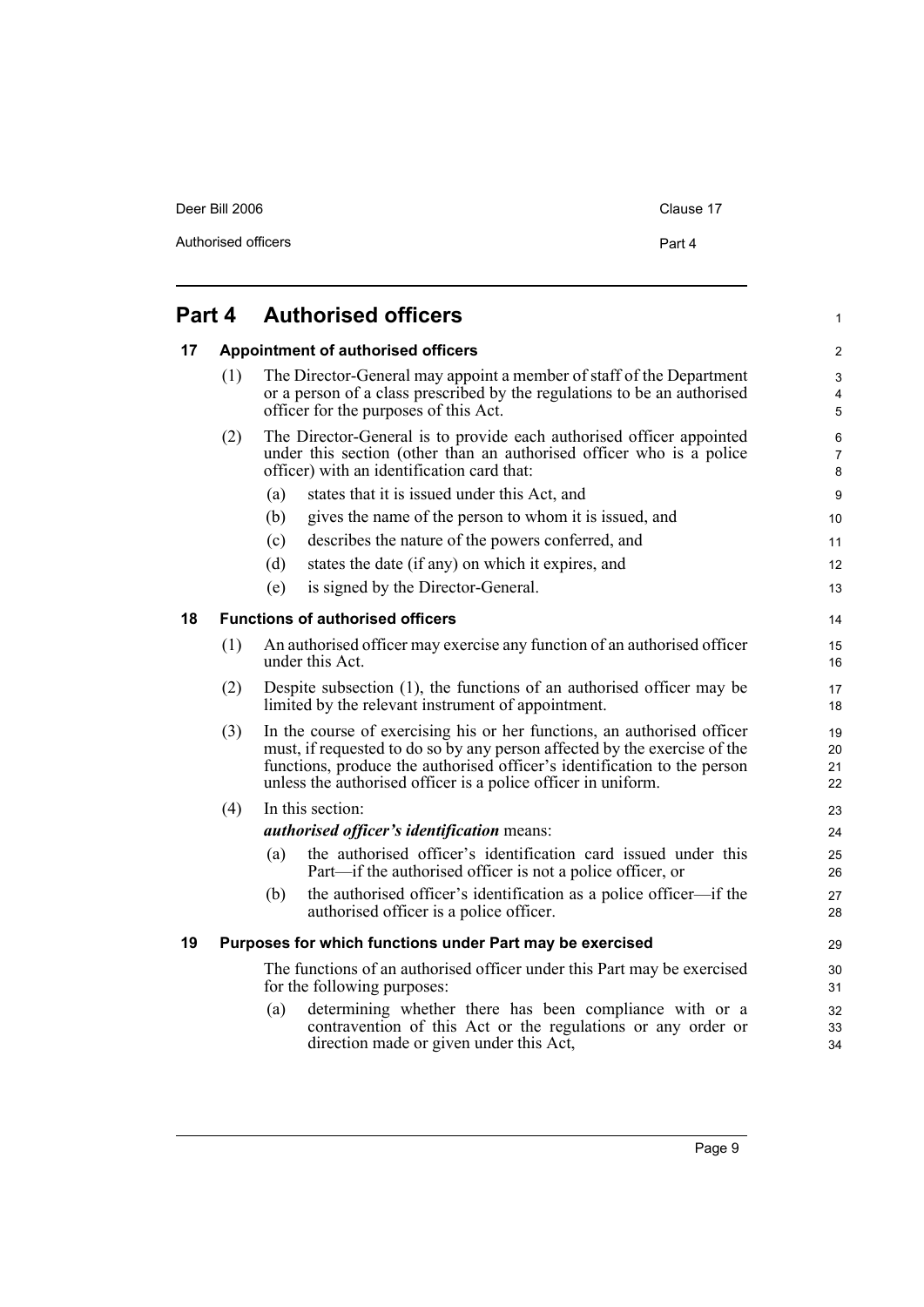#### Clause 20 Deer Bill 2006

Part 4 **Authorised officers** 

| (b) | enabling the authorised officer or any other person to exercise a |
|-----|-------------------------------------------------------------------|
|     | function of the authorised officer or person under this or any    |
|     | other Act.                                                        |

1 2 3

#### <span id="page-15-0"></span>**20 Power of entry**

- (1) An authorised officer may enter any premises to exercise any function of the authorised officer under this Act.
- (2) The authorised officer may enter premises with such persons and with such vehicles, horses, dogs or other assistance as the authorised officer considers are necessary to enable or assist the authorised officer to exercise the function concerned.
- (3) An authorised officer may enter any premises at any reasonable time.
- (4) This section does not empower an authorised officer to enter any part of premises used only for residential purposes without the permission of the occupier or the authority of a search warrant issued under this Part.

#### <span id="page-15-1"></span>**21 Search warrant**

- (1) An authorised officer under this Act may apply to an issuing officer for a search warrant if the applicant has reasonable grounds for believing that a provision of this Act or the regulations has been or is being contravened on premises.
- (2) An authorised officer may not apply for a search warrant unless the authorised officer has notified the Director-General of the intended application.
- (3) An issuing officer to whom an application for a search warrant is made under this section may, if satisfied that there are reasonable grounds for doing so, issue a search warrant authorising an authorised officer named in the warrant, when accompanied by a police officer, and any other person named in the warrant:
	- (a) to enter the premises concerned, and
	- (b) to search the premises for evidence of a contravention of this Act or the regulations.
- (4) Division 4 of Part 5 of the *Law Enforcement (Powers and Responsibilities) Act 2002* applies to a search warrant issued under this section.
- (5) In this section: *issuing officer* means an authorised officer within the meaning of the *Law Enforcement (Powers and Responsibilities) Act 2002*.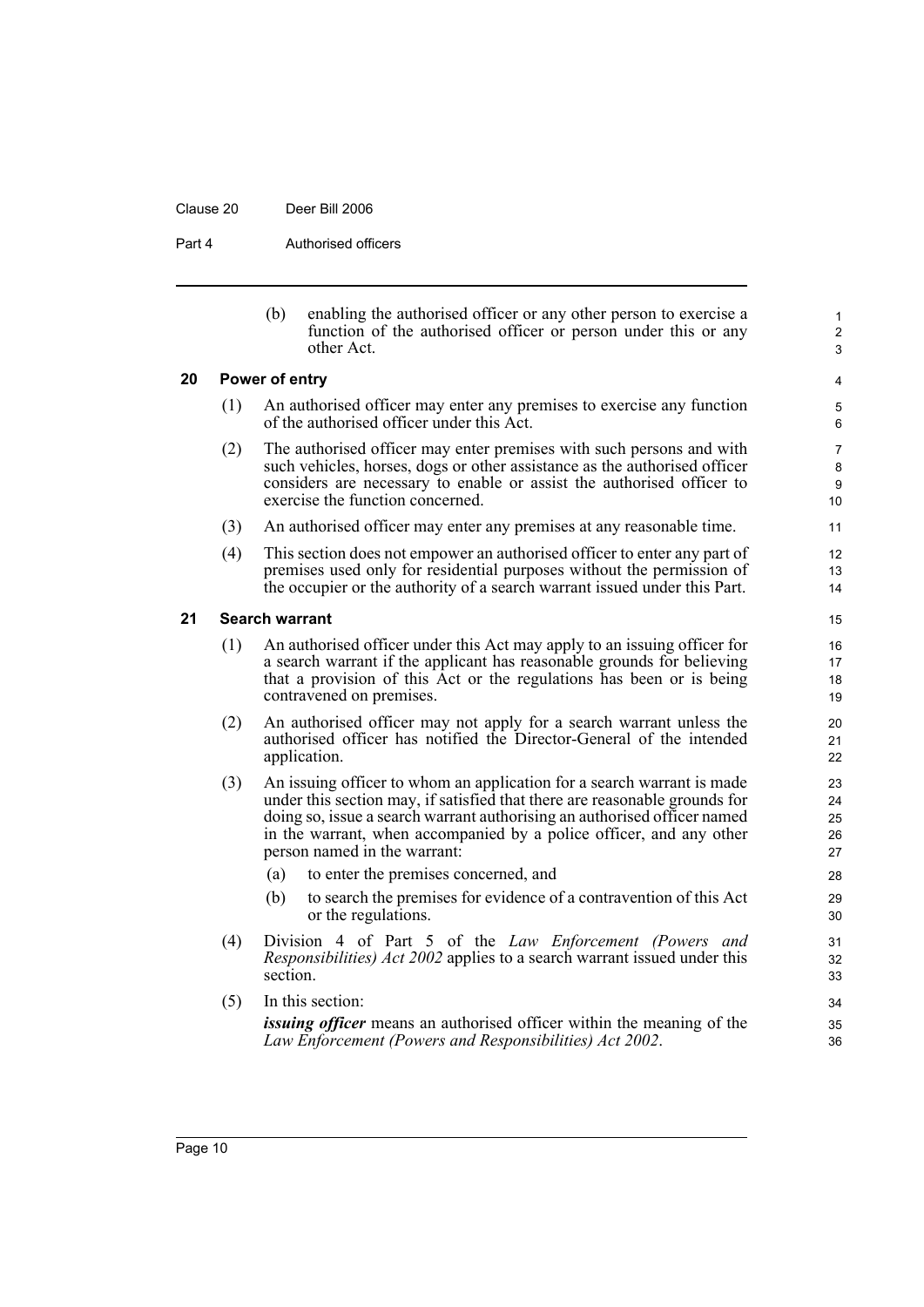| Deer Bill 2006      | Clause 22 |
|---------------------|-----------|
| Authorised officers | Part 4    |

#### <span id="page-16-0"></span>**22 Powers of authorised officers on premises**

- (1) An authorised officer may, at any premises lawfully entered, do anything that in the opinion of the authorised officer is necessary to be done for the purposes of this Act, including (but not limited to) the things specified in subsection (2).
- (2) An authorised officer who enters premises may do any or all of the following:
	- (a) inspect the premises,
	- (b) search the premises,
	- (c) examine, seize, detain or remove any deer in or about those premises,
	- (d) examine, seize, detain or remove any other thing that the authorised officer has reasonable grounds to believe is being used to contravene this Act or the regulations,
	- (e) require the production of and inspect any records in or about those premises,
	- (f) take copies of, or extracts or notes from, any such records,
	- (g) require any person in or about those premises to answer questions or otherwise furnish information,
	- (h) require the occupier of those premises to provide the authorised officer with such assistance and facilities as are reasonably necessary to enable the authorised officer to exercise his or her functions,
	- (i) remove or destroy or cause to be removed or destroyed any deer found in or about those premises unless the deer are being held in captivity in accordance with the regulations,
	- (j) break open and search any box, container, package or receptacle (including any place that could be used as a receptacle) in or about those premises.

#### <span id="page-16-1"></span>**23 Notice of entry**

- (1) Before an authorised officer enters premises under this Part, the Director-General must give the occupier of the premises oral or written notice of the intention to enter the occupier's premises on a day or within a period of days specified in the notice.
- (2) The day or any day within the period of days specified must not be the day on which the notice is given.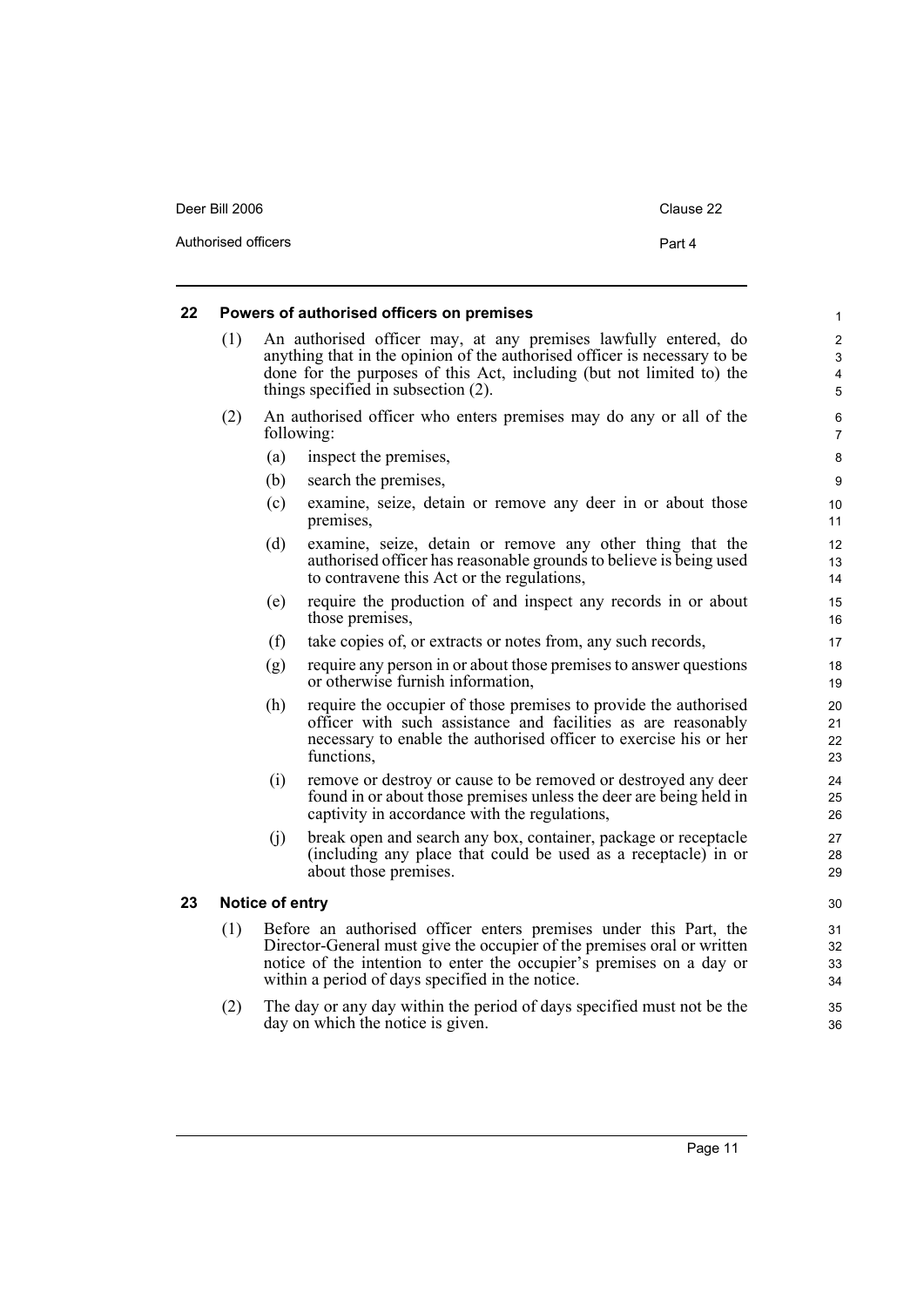#### Clause 24 Deer Bill 2006

Part 4 **Authorised officers** 

<span id="page-17-2"></span><span id="page-17-1"></span><span id="page-17-0"></span>

| (3)<br>the following circumstances: |     |              | This section does not require notice to be given in any one or more of                                                                                                                                                                                         | $\mathbf{1}$<br>2        |
|-------------------------------------|-----|--------------|----------------------------------------------------------------------------------------------------------------------------------------------------------------------------------------------------------------------------------------------------------------|--------------------------|
|                                     |     | (a)          | if entry to the premises is made with the consent of the occupier<br>of the premises,                                                                                                                                                                          | 3<br>4                   |
|                                     |     | (b)          | if entry has been authorised by a search warrant issued under this<br>Part,                                                                                                                                                                                    | $\sqrt{5}$<br>6          |
|                                     |     | (c)          | if entry is required urgently and the Director-General has<br>authorised in writing (either generally or in the particular case)<br>entry without notice,                                                                                                      | $\overline{7}$<br>8<br>9 |
|                                     |     | (d)          | if entry is required to enable an authorised officer to carry out the<br>requirements of a compliance direction and the authorised officer<br>considers that the requirements of the direction need to be carried<br>out urgently.                             | 10<br>11<br>12<br>13     |
| 24                                  |     | Use of force |                                                                                                                                                                                                                                                                | 14                       |
|                                     | (1) |              | Reasonable force may be used for the purpose of gaining entry to any<br>premises (other than residential premises) under this Part but only if<br>authorised by the Director-General in accordance with this section and<br>in accordance with any guidelines. | 15<br>16<br>17<br>18     |
|                                     | (2) |              | No force is to be exercised in any case unless the Director-General has<br>authorised in writing (either in a specified class of cases or in the<br>particular case) the use of force in the circumstances of the case.                                        | 19<br>20<br>21           |
|                                     | (3) |              | A general authority given by the Director-General for the use of force is<br>invalid. The authority is to specify the circumstances that are required<br>to exist in a case before force is used.                                                              | 22<br>23<br>24           |
| 25                                  |     |              | Notification of use of force or urgent entry                                                                                                                                                                                                                   | 25                       |
|                                     | (1) |              | An authorised officer must give the Director-General prompt oral or<br>written advice of:                                                                                                                                                                      | 26<br>27                 |
|                                     |     | (a)          | any use of force by the authorised officer for the purpose of<br>gaining entry to premises, or                                                                                                                                                                 | 28<br>29                 |
|                                     |     | (b)          | any entry to premises by the authorised officer without notice<br>having been given to the occupier of the premises of the intention<br>to enter as required by this Part.                                                                                     | 30<br>31<br>32           |
|                                     | (2) |              | The Director-General must give notice of the entry to such persons or<br>authorities as appear to be appropriate in the circumstances.                                                                                                                         | 33<br>34                 |
| 26                                  |     |              | Care to be taken                                                                                                                                                                                                                                               | 35                       |
|                                     |     |              | In the exercise of a function under this Part, an authorised officer must<br>do as little damage as possible.                                                                                                                                                  | 36<br>37                 |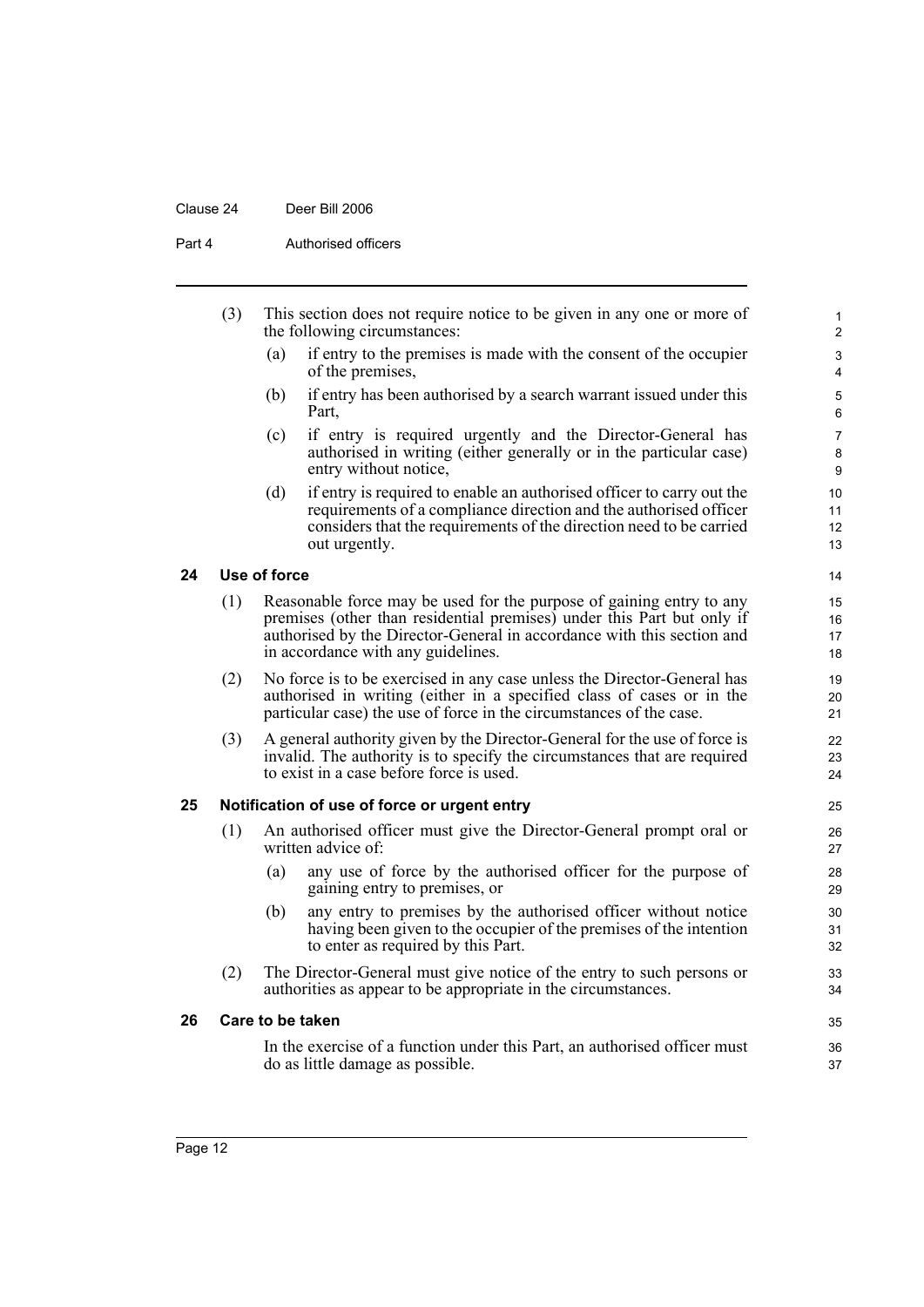| Deer Bill 2006      | Clause 27 |
|---------------------|-----------|
| Authorised officers | Part 4    |

#### <span id="page-18-0"></span>**27 Compensation**

The Director-General must compensate all interested parties for any damage caused by an authorised officer who enters premises under this Part in entering the premises (but not any damage caused by exercising any other function), unless the occupier of the premises obstructed, hindered or restricted the authorised officer in the exercise of the power of entry.

#### <span id="page-18-1"></span>**28 Authorised officer may request assistance**

- (1) An authorised officer may request the assistance of any police officer if the authorised officer reasonably believes that the exercise of the authorised officer's functions under this Act will be obstructed.
- (2) An authorised officer may request the assistance of any person the authorised officer believes to be capable of providing assistance in the exercise of the authorised officer's functions under this Act.

#### <span id="page-18-2"></span>**29 Obstruction of authorised officers**

A person must not, without reasonable excuse, delay, hinder or obstruct an authorised officer in the exercise of the authorised officer's functions under this Act.

Maximum penalty: 50 penalty units.

**Note.** Section 307B of the *Crimes Act 1900* makes it an offence to provide false or misleading information to an authorised officer.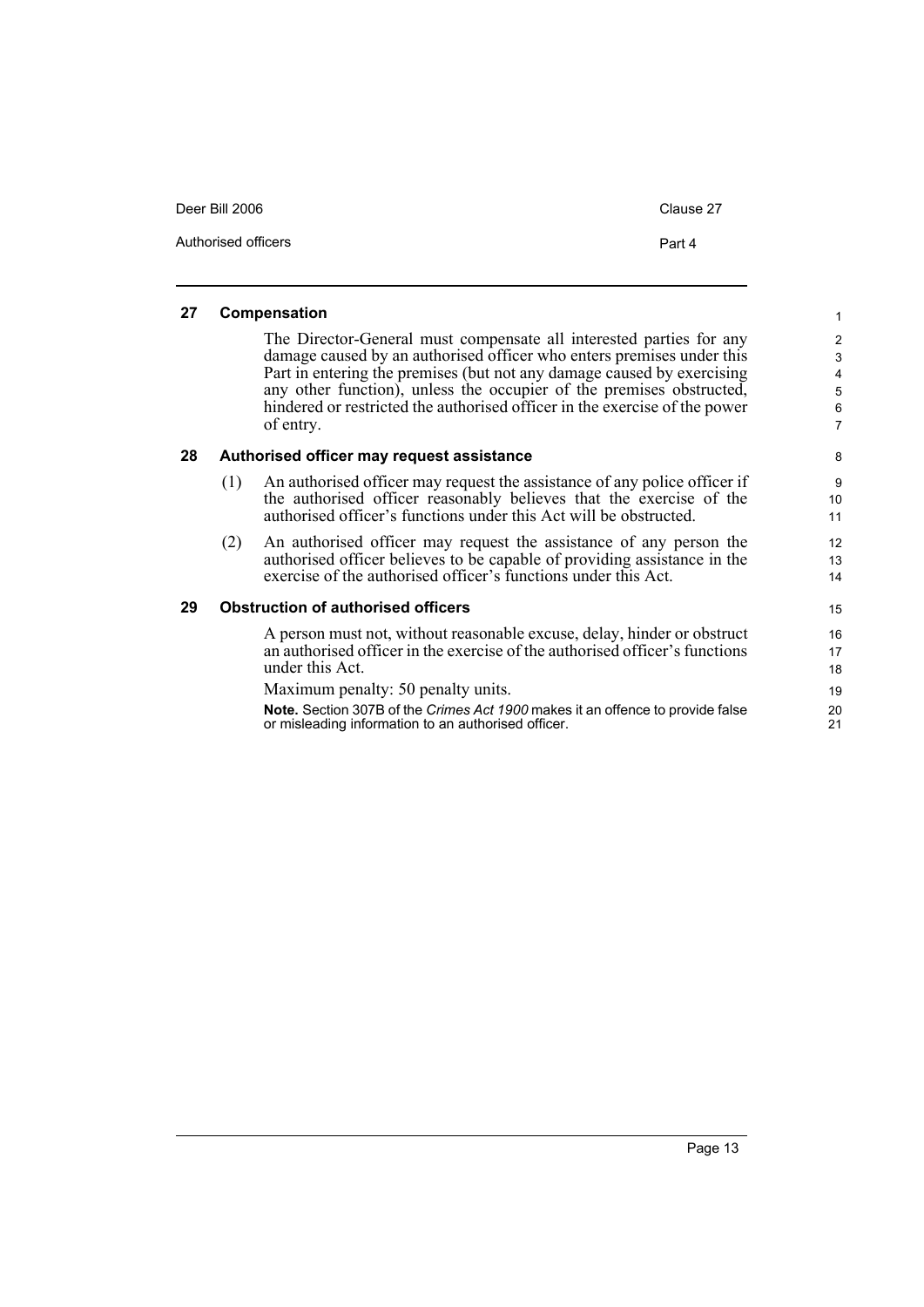Clause 30 Deer Bill 2006

Part 5 Miscellaneous

## <span id="page-19-1"></span><span id="page-19-0"></span>**Part 5 Miscellaneous**

#### **30 Onus of proof regarding reasonable excuse**

In any proceedings for an offence against a provision of this Act or the regulations, the onus of proving that a person had a reasonable excuse (as referred to in the provision) lies with the defendant.

5 6

18 19  $20$ 

1

 $\mathfrak{p}$ 3 4

#### <span id="page-19-2"></span>**31 Offences by corporations**

- (1) If a corporation contravenes, whether by act or omission, any provision of this Act or the regulations, each person who is a director of the corporation or who is concerned in the management of the corporation is taken to have contravened the same provision if the person knowingly authorised or permitted the contravention.
- (2) A person may be proceeded against and convicted under a provision pursuant to subsection (1) whether or not the corporation has been proceeded against or has been convicted under the provision.
- (3) Nothing in this section affects any liability imposed on a corporation for an offence committed by the corporation under this Act or the regulations.

#### <span id="page-19-3"></span>**32 Nature of proceedings for offences**

Proceedings for an offence under this Act or the regulations may be dealt with summarily before a Local Court.

#### <span id="page-19-4"></span>**33 Penalty notices**

- (1) An authorised officer may serve a penalty notice on a person if it appears to the authorised officer that the person has committed an offence against this Act or the regulations, being an offence prescribed by the regulations as a penalty notice offence.
- (2) A penalty notice is a notice to the effect that, if the person served does not wish to have the matter determined by a court, the person can pay, within the time and to the person specified in the notice, the amount of the penalty prescribed by the regulations for the offence if dealt with under this section.
- (3) A penalty notice may be served personally or by post.
- (4) If the amount of penalty prescribed for an alleged offence is paid under this section, no person is liable to any further proceedings for the alleged offence.
- (5) Payment under this section is not to be regarded as an admission of liability for the purpose of, and does not in any way affect or prejudice, any civil claim, action or proceeding arising out of the same occurrence.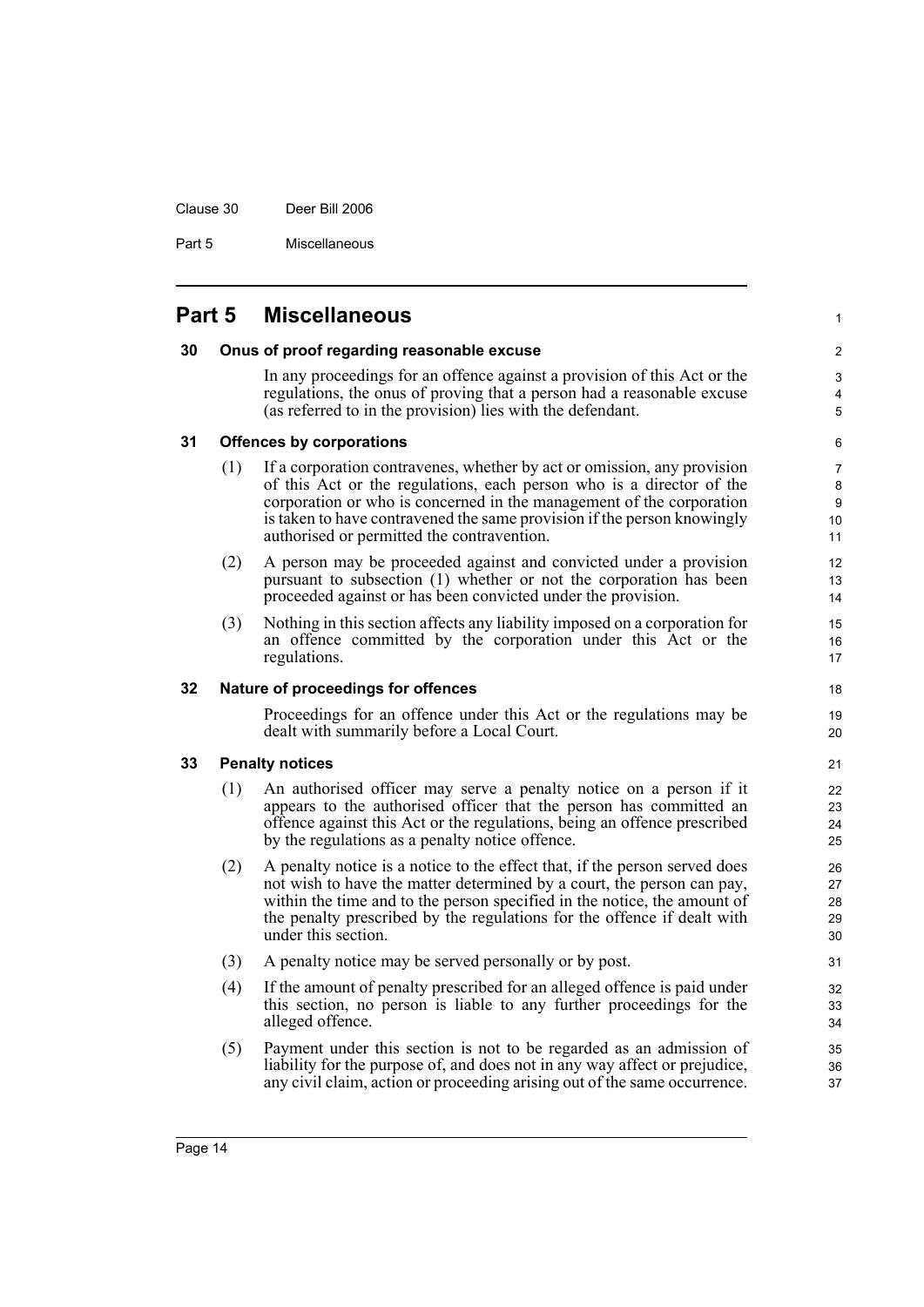| Deer Bill 2006 | Clause 34 |
|----------------|-----------|
| Miscellaneous  | Part 5    |

<span id="page-20-2"></span><span id="page-20-1"></span><span id="page-20-0"></span>

|    | (6)                                                                                                                                                                                |                                                                                                                                                                                                                                                        | The regulations may:                                                                                                                                                                                                                     | $\mathbf{1}$             |
|----|------------------------------------------------------------------------------------------------------------------------------------------------------------------------------------|--------------------------------------------------------------------------------------------------------------------------------------------------------------------------------------------------------------------------------------------------------|------------------------------------------------------------------------------------------------------------------------------------------------------------------------------------------------------------------------------------------|--------------------------|
|    |                                                                                                                                                                                    | (a)                                                                                                                                                                                                                                                    | prescribe an offence for the purposes of this section by specifying<br>the offence or by referring to the provision creating the offence,<br>and                                                                                         | $\overline{c}$<br>3<br>4 |
|    |                                                                                                                                                                                    | (b)                                                                                                                                                                                                                                                    | prescribe the amount of penalty payable for the offence if dealt<br>with under this section, and                                                                                                                                         | 5<br>6                   |
|    |                                                                                                                                                                                    | (c)                                                                                                                                                                                                                                                    | prescribe different amounts of penalties for different offences or<br>classes of offences.                                                                                                                                               | $\overline{7}$<br>8      |
|    | The amount of a penalty prescribed under this section for an offence is<br>(7)<br>not to exceed the maximum amount of penalty that could be imposed for<br>the offence by a court. |                                                                                                                                                                                                                                                        | 9<br>10<br>11                                                                                                                                                                                                                            |                          |
|    | (8)                                                                                                                                                                                |                                                                                                                                                                                                                                                        | This section does not limit the operation of any other provision of, or<br>made under, this or any other Act relating to proceedings that may be<br>taken in respect of offences.                                                        | 12<br>13<br>14           |
| 34 |                                                                                                                                                                                    | <b>Delegation</b>                                                                                                                                                                                                                                      |                                                                                                                                                                                                                                          | 15                       |
|    |                                                                                                                                                                                    |                                                                                                                                                                                                                                                        | The Director-General may delegate the exercise of any function of the<br>Director-General under this Act (other than making deer control orders<br>and this power of delegation) to:                                                     | 16<br>17<br>18           |
|    |                                                                                                                                                                                    | (a)                                                                                                                                                                                                                                                    | any member of staff of the Department, or                                                                                                                                                                                                | 19                       |
|    |                                                                                                                                                                                    | (b)                                                                                                                                                                                                                                                    | any person, or any class of persons, authorised for the purposes<br>of this section by the regulations.                                                                                                                                  | 20<br>21                 |
| 35 |                                                                                                                                                                                    |                                                                                                                                                                                                                                                        | Disputes between Minister and public authority                                                                                                                                                                                           | 22                       |
|    | (1)                                                                                                                                                                                | If a dispute arises in connection with a deer control order, between the<br>Minister and the Minister responsible for a public authority affected by<br>such an order, a party to the dispute may submit the dispute to the<br>Premier for settlement. |                                                                                                                                                                                                                                          |                          |
|    | (2)                                                                                                                                                                                |                                                                                                                                                                                                                                                        | On submission of a dispute to the Premier, the Premier may hold an<br>inquiry into the dispute and may make such decision about the dispute<br>as the Premier thinks fit, having regard to the public interest and the<br>circumstances. | 27<br>28<br>29<br>30     |
|    | (3)                                                                                                                                                                                | law.                                                                                                                                                                                                                                                   | A Minister, the Director-General and the public authority must comply<br>with a decision of the Premier under this section and for that purpose is<br>empowered to do so, despite the provisions of this or any other Act or             | 31<br>32<br>33<br>34     |
| 36 |                                                                                                                                                                                    |                                                                                                                                                                                                                                                        | <b>Act to bind Crown</b>                                                                                                                                                                                                                 | 35                       |
|    |                                                                                                                                                                                    |                                                                                                                                                                                                                                                        | This Act binds the Crown in right of New South Wales and, in so far as<br>the legislative power of the Parliament of New South Wales permits, the<br>Crown in all its other capacities.                                                  | 36<br>37<br>38           |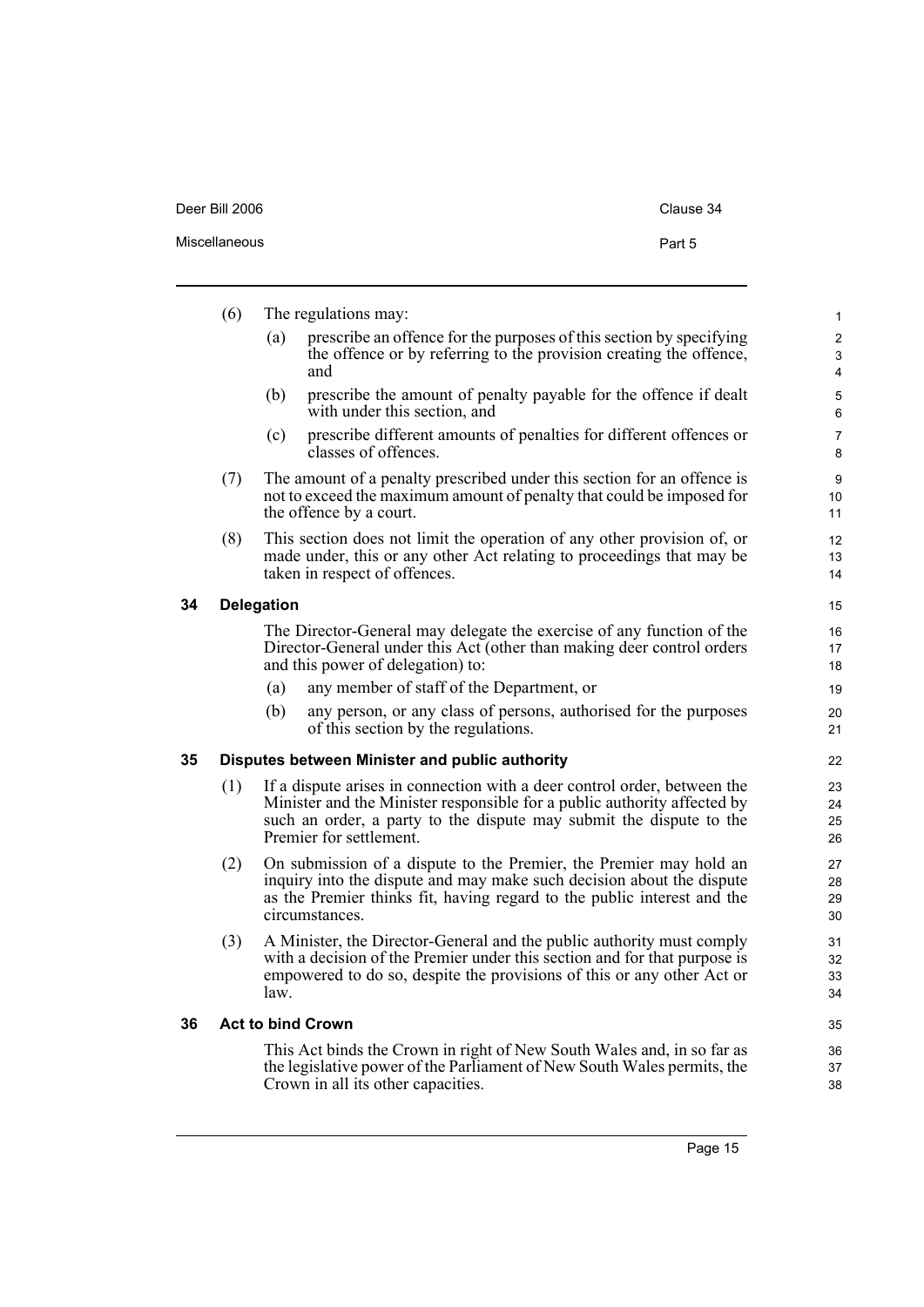Part 5 Miscellaneous

<span id="page-21-4"></span><span id="page-21-3"></span><span id="page-21-2"></span><span id="page-21-1"></span><span id="page-21-0"></span>

| 37 | <b>Description of land</b><br>$\mathbf{1}$ |                                                                                                                                                                                                                                                                             |                                                     |  |
|----|--------------------------------------------|-----------------------------------------------------------------------------------------------------------------------------------------------------------------------------------------------------------------------------------------------------------------------------|-----------------------------------------------------|--|
|    |                                            | Land is sufficiently described in a deer control order made, or a<br>compliance direction given, under this Act if the description of the land<br>allows no reasonable doubt as to the land to which the order or direction<br>relates.                                     | $\overline{2}$<br>3<br>4<br>5                       |  |
| 38 |                                            | <b>Regulations</b>                                                                                                                                                                                                                                                          | 6                                                   |  |
|    | (1)                                        | The Governor may make regulations, not inconsistent with this Act, for<br>or with respect to any matter that by this Act is required or permitted to<br>be prescribed or that is necessary or convenient to be prescribed for<br>carrying out or giving effect to this Act. | $\overline{7}$<br>$\bf 8$<br>$\boldsymbol{9}$<br>10 |  |
|    | (2)                                        | The regulations may create offences with a maximum penalty not<br>exceeding 50 penalty units.                                                                                                                                                                               | 11<br>12                                            |  |
| 39 |                                            | Savings, transitional and other provisions                                                                                                                                                                                                                                  | 13                                                  |  |
|    |                                            | Schedule 1 has effect.                                                                                                                                                                                                                                                      | 14                                                  |  |
| 40 |                                            | <b>Amendment of Acts</b>                                                                                                                                                                                                                                                    | 15                                                  |  |
|    |                                            | Each Act specified in Schedule 2 is amended as set out in that Schedule.                                                                                                                                                                                                    | 16                                                  |  |
| 41 |                                            | <b>Review of Act</b>                                                                                                                                                                                                                                                        | 17                                                  |  |
|    | (1)                                        | The Minister is to review this Act to determine whether the policy<br>objectives of the Act remain valid and whether the terms of the Act<br>remain appropriate for securing those objectives.                                                                              | 18<br>19<br>20                                      |  |
|    | (2)                                        | The review is to be undertaken as soon as possible after the period of 5<br>years from the date of assent to this Act.                                                                                                                                                      | 21<br>22                                            |  |
|    | (3)                                        | A report on the outcome of the review is to be tabled in each House of<br>Parliament within 12 months after the end of the period of 5 years.                                                                                                                               | 23<br>24                                            |  |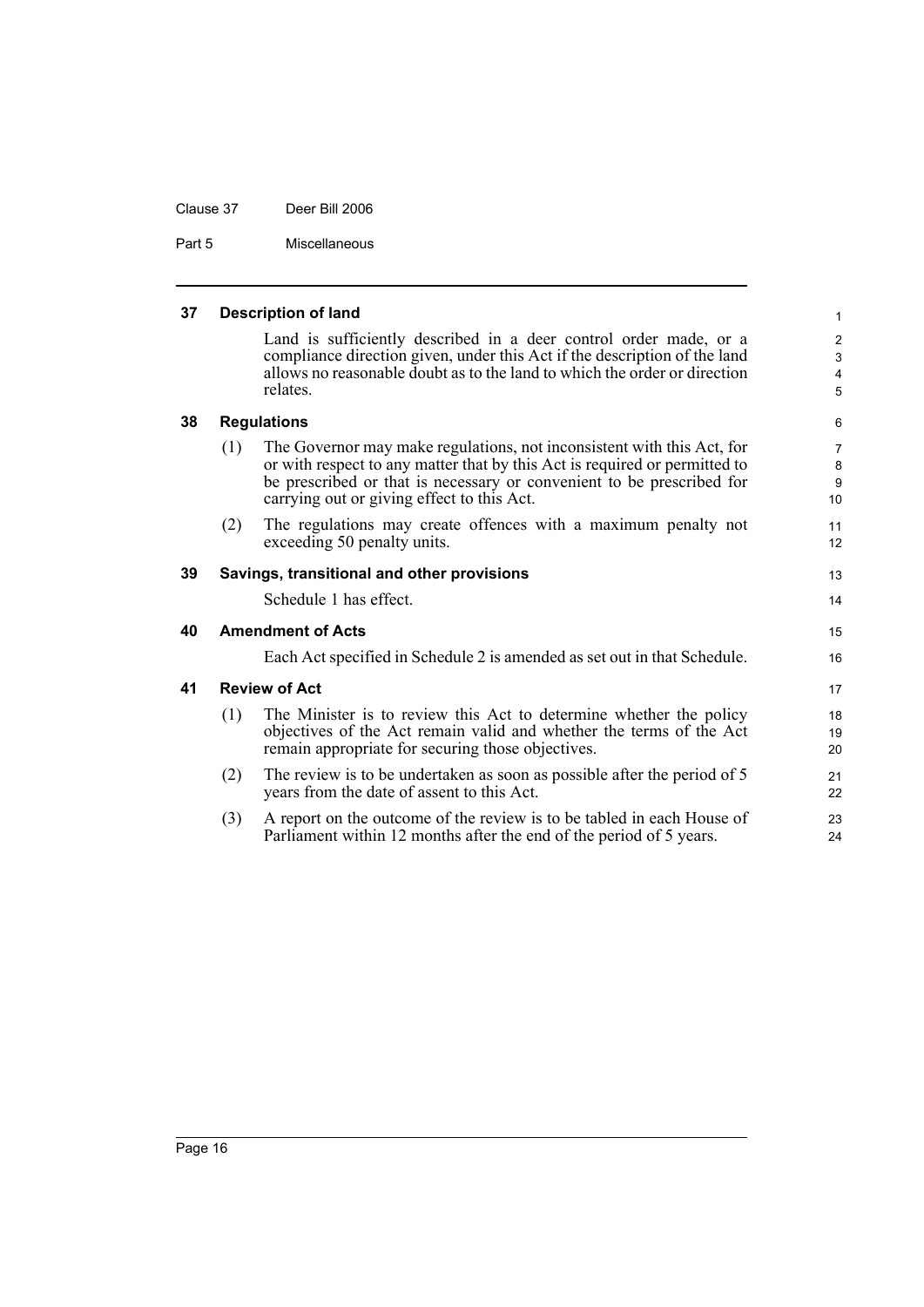Savings, transitional and other provisions Schedule 1

## <span id="page-22-0"></span>**Schedule 1 Savings, transitional and other provisions**

(Section 39)

| 3              |
|----------------|
| 4              |
| 5              |
| 6<br>7         |
| 8              |
| 9<br>10        |
| 11<br>12<br>13 |
| 14<br>15<br>16 |
| 17<br>18<br>19 |

1 2

### **Part 1 General**

### **1 Regulations**

- (1) The regulations may contain provisions of a savings or transitional nature consequent on the enactment of the following Acts: this Act
- (2) Any such provision may, if the regulations so provide, take effect from the date of assent to the Act concerned or a later date.
- (3) To the extent to which any such provision takes effect from a date that is earlier than the date of its publication in the Gazette, the provision does not operate so as:
	- (a) to affect, in a manner prejudicial to any person (other than the State or an authority of the State), the rights of that person existing before the date of its publication, or
	- (b) to impose liabilities on any person (other than the State or an authority of the State) in respect of anything done or omitted to be done before the date of its publication.